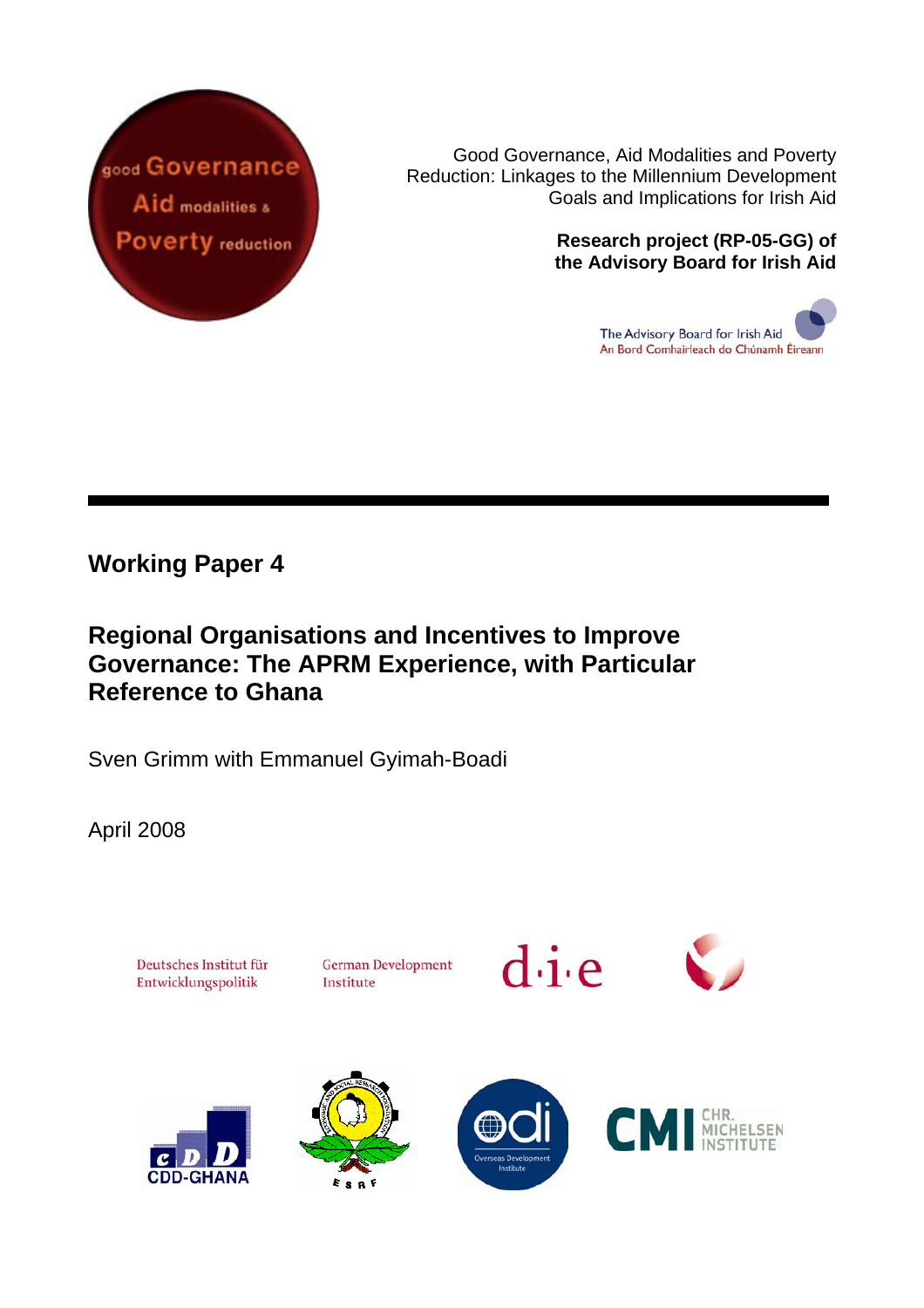#### **Acknowledgements**

This paper is largely based on research conducted in the context of a DIE country working group in Ghana between February and April 2007, during which roughly 60 interviews were conducted with key stakeholders of the Ghanaian APRM process. Therefore, despite being a desk-based study, this paper includes original interview material and observations from Ghana. The complete results of the research will be published as a DIE study:

Grimm, S.; Nawrath, K.; Roth, R.; Triebel, S. and Utz, B. (forthcoming) 'The African Peer Review Mechanism as a tool to improve governance? Ghana's experiences. Bonn: German Development Institute (DIE).

The views presented in this paper are those of the authors and do not necessarily reflect the views of the Advisory Board for Irish Aid or those of any of the organisations in the research consortium implementing the project. The authors thank Bill Morton of the North-South Institute for comments on a previous draft, and Jo Adcock for excellent editorial assistance. Responsibility for the content of published version remains with the authors.

#### **Good Governance, Aid Modalities and Poverty Reduction Working Paper Series**

**Working Paper 1**: *Democratisation's Third Wave and the Challenges of Democratic Deepening: Assessing International Democracy Assistance and Lessons Learned* 

Lise Rakner, Alina Rocha Menocal and Verena Fritz (2007)

**Working Paper 2**: *Neopatrimonial Politics, Decentralisation and Local Government: Uganda and Malawi in 2006*

Diana Cammack, Fred Golooba-Mutebi, Fidelis Kanyongolo and Tam O'Neil (2007)

**Working Paper 3**: *Corruption, Anti-corruption Efforts and Aid: Do Donors Have the Right Approach?*

Ivar Kolstad, Verena Fritz and Tam O'Neil (2008)

**Working Paper 4**: *Regional Organisations and Incentives to Improve Governance: The APRM Experience, with Particular Reference to Ghana*.

Sven Grimm with E. Gyimah-Boadi (2008)

**Working Paper 5**: *Measuring Governance: What Guidance for Aid Policy?*  Julius Court and Verena Fritz with E. Gyimah-Boadi (2007)

**Working Paper 6**: *Building Blocks or Stumbling Blocks? The Effectiveness of New Approaches to Aid Delivery at the Sector Level* 

Tim Williamson and Zainab Kizilbash Agha with Liv Bjornstad, Gerald Twijukye, Yamungu Mahwago and George Kabelwa (2008)

**Working Paper 7**: *Donors and the Political Dimensions of Health Sector Reform: The Cases of Tanzania and Uganda*

Kent Buse and David Booth with Grace Murindwa and Aziza Mwisongo (2008)

**Working Paper 8**: *What is New in the New Thinking about Conditionality? The Experience of General Budget Support in Ghana and Tanzania*

Zainab Kizilbash Agha and Andrew Lawson (forthcoming 2008)

[www.odi.org.uk/PPPG/politics\\_and\\_governance/what\\_we\\_do/Politics\\_aid/Governance\\_Aid\\_Poverty.html.](http://www.odi.org.uk/PPPG/politics_and_governance/what_we_do/Politics_aid/Governance_Aid_Poverty.html)

#### **Overseas Development Institute**

111 Westminster Bridge Road London SE1 7JD, UK Tel: +44 (0)20 7922 0300 Fax: +44 (0)20 7922 0399 [www.odi.org.uk](http://www.odi.org.uk/)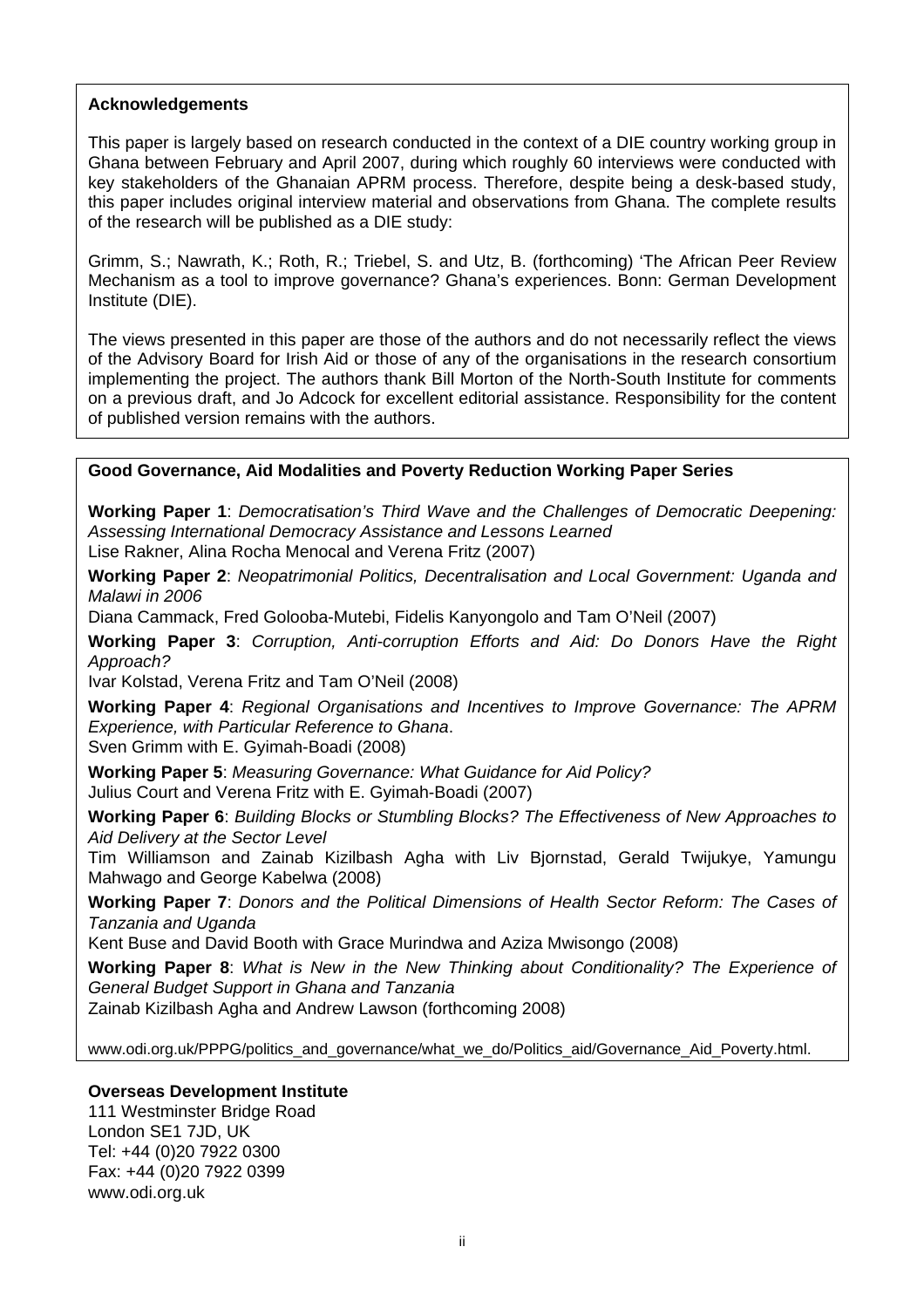# **Contents**

| 1. Introduction: Africanisation of the governance agenda?                  |  |
|----------------------------------------------------------------------------|--|
|                                                                            |  |
|                                                                            |  |
|                                                                            |  |
| 2. Institutions and process of the APRM: Peer-review incentive mechanisms4 |  |
|                                                                            |  |
|                                                                            |  |
|                                                                            |  |
|                                                                            |  |
|                                                                            |  |
|                                                                            |  |
|                                                                            |  |
|                                                                            |  |
|                                                                            |  |
|                                                                            |  |
| 5. Conclusion and recommendations: Implications for donor engagement 22    |  |
|                                                                            |  |
|                                                                            |  |
|                                                                            |  |
|                                                                            |  |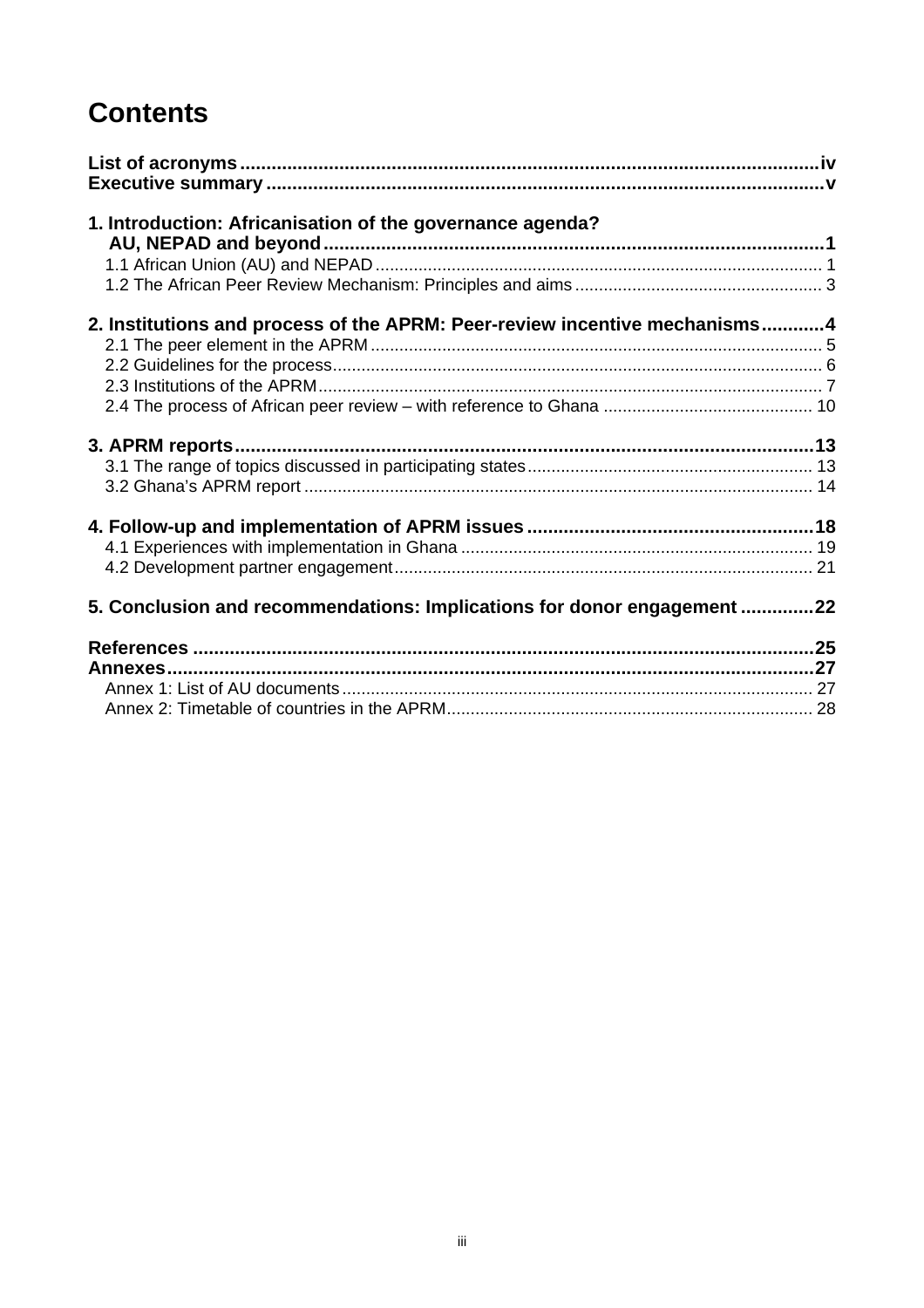# <span id="page-3-0"></span>**List of acronyms**

| Africa Centre for Development and Strategic Studies<br>African Development Bank |
|---------------------------------------------------------------------------------|
| Arab Maghreb Union                                                              |
| African Peer Review Mechanism                                                   |
| <b>African Union</b>                                                            |
| Commission for Human Rights and Administrative Justice                          |
| Common Market for Eastern and Southern Africa                                   |
| <b>Country Review Mission</b>                                                   |
| <b>Corruption Perception Index</b>                                              |
| <b>East African Community</b>                                                   |
| <b>Economic Community of Central African States</b>                             |
| <b>ECOWAS Monitoring Group</b>                                                  |
| <b>Economic Community of West African States</b>                                |
| European Union                                                                  |
| <b>Ghana Anti-Corruption Coalition</b>                                          |
| Ghana Integrity Initiative                                                      |
| <b>Ghana Poverty Reduction Strategy</b>                                         |
| Inter-Governmental Authority for Development (Horn of Africa)                   |
| <b>Internal Review Service</b>                                                  |
| North Atlantic Treaty Organisation                                              |
| <b>National Commission for Civic Education</b>                                  |
| New Partnership for Africa's Development                                        |
| Organisation for African Unity                                                  |
| Organisation for Cooperation and Security in Europe                             |
| Organisation for Economic Co-operation and Development                          |
| <b>Poverty Reduction Strategy Papers</b>                                        |
| Regional economic communities                                                   |
| Southern African Development Community                                          |
| <b>Serious Fraud Office</b>                                                     |
| <b>Transparency International</b>                                               |
|                                                                                 |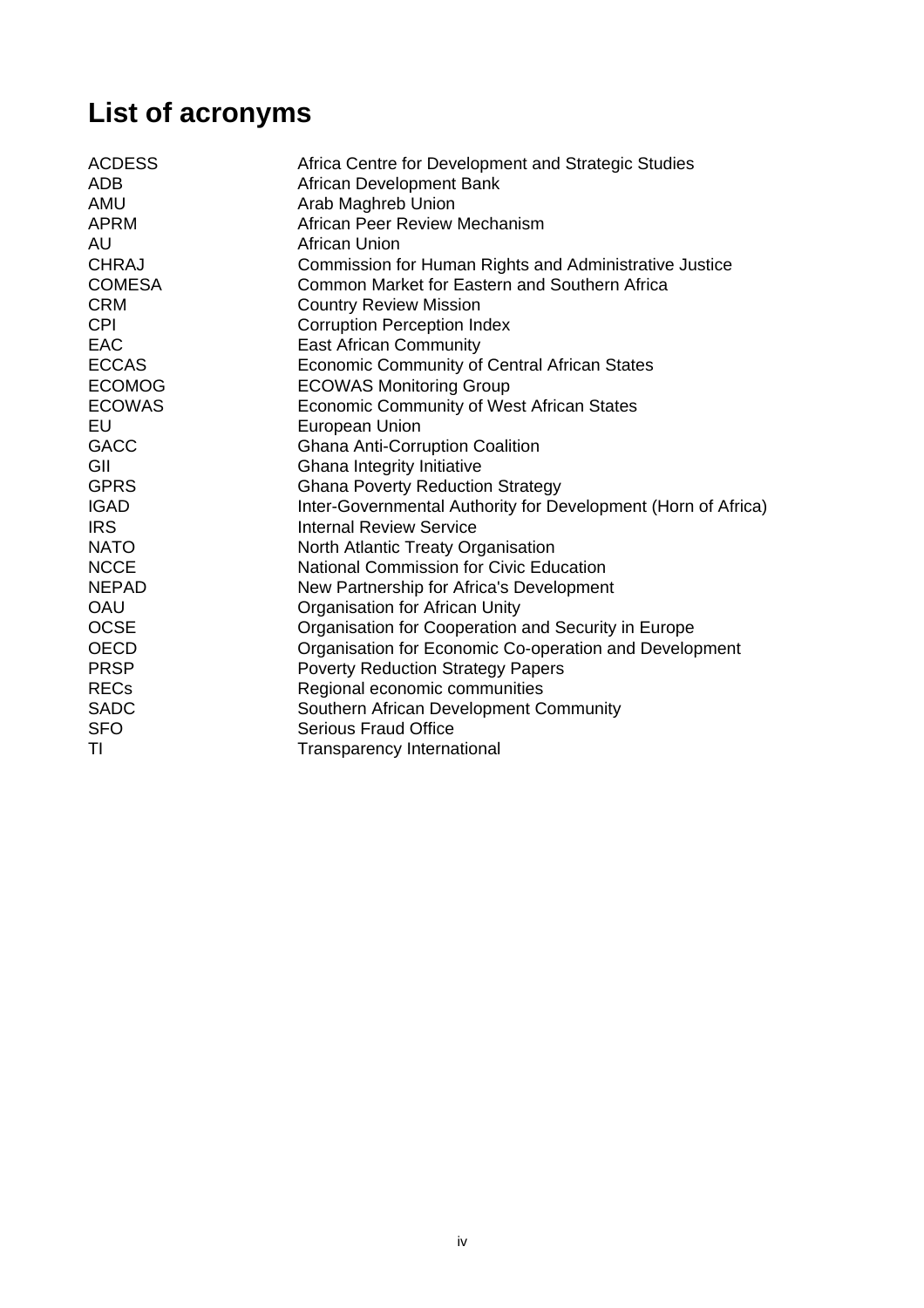## <span id="page-4-0"></span>**Executive summary**

Governance has been a central issue in the discourse on development since the end of the Cold War. African governments, that were relatively late in joining this discussion, have come on board principally through the New Partnership for Africa's Development (NEPAD). While it preceded the African Union (AU), NEPAD was later declared a programme of the AU, with the African Peer Review Mechanism (APRM) as its main tool for improving governance in Africa.

The APRM is designed as a self-evaluation mechanism, to be voluntarily acceded to by a country by signing a Memorandum of Understanding regarding how to conduct the assessment of the country's state of governance. The quality of governance is mutually evaluated in four areas on a largely standardised basis: (i) democratic and political governance; (ii) economic governance and management; (iii) corporate governance; and (iv) socio-economic development. There are guiding objectives, standards, criteria and indicators to assess each of the thematic governance areas, which link back to AU norms.

The main continental institutions/structures and processes for undertaking the APRM assessments are:

- The APR Forum (of Heads of State and Government),
- A Panel of Eminent Persons (in order to increase credibility),
- A supporting APR Secretariat (based in Midrand, South Africa),
- A Country Review Mission per country under scrutiny (led by one of the Eminent Persons per country, and assembled only for this purpose), and
- APRM partner institutions, such as the UN Economic Commission for Africa, and the African Development Bank.

The assessment process itself proceeds in five stages, starting with a self-assessment by the country under scrutiny using instruments prepared by the APR Secretariat, which in turn generates a report to the continental structures. A country review mission put together by the APR Secretariat reviews the draft country report before it is submitted by the Eminent Persons to the Forum of Heads of State and Government, where the peer review proper takes place. Thus far, three reports have been published (Ghana, Rwanda, Kenya) and others (South Africa, Algeria etc.) await peer review.

Though the guidelines are basic and the continental institutions for overseeing the APRM process are relatively weak, the clearly African-driven nature of these regional bodies gives them potential to foster incentives for leaders to improve governance. The process and its incentive structure are predominantly based on the peer element, where a 'club mentality' prevails and pressure is preferably exercised behind closed doors. This sounds negligible and prone to abuse by freeriders, yet, in all cases thus far, the continental structures have exercised influence on the process to varying degrees. Indeed, the continental structures did subject the management of the APRM process in Kenya and Rwanda to significant scrutiny and peer pressure.

Nonetheless, the potential for free-riding continues to be a problem for the peer-review process, which is faced with pressure to dilute standards and protocols at the country level, and thus compromise the process and content for the sake of 'club solidarity'.

With regard to content, the review aspires to be a comprehensive exercise, yet some topics such as agriculture or the informal sector are insufficiently covered – despite their importance for large sections of the population – which suggests structural neglect. Politically-sensitive areas such as the rights of minority groups were omitted in the original country reports, even in the case of good performers such as Ghana and South Africa (and had to be flagged by the continental structures).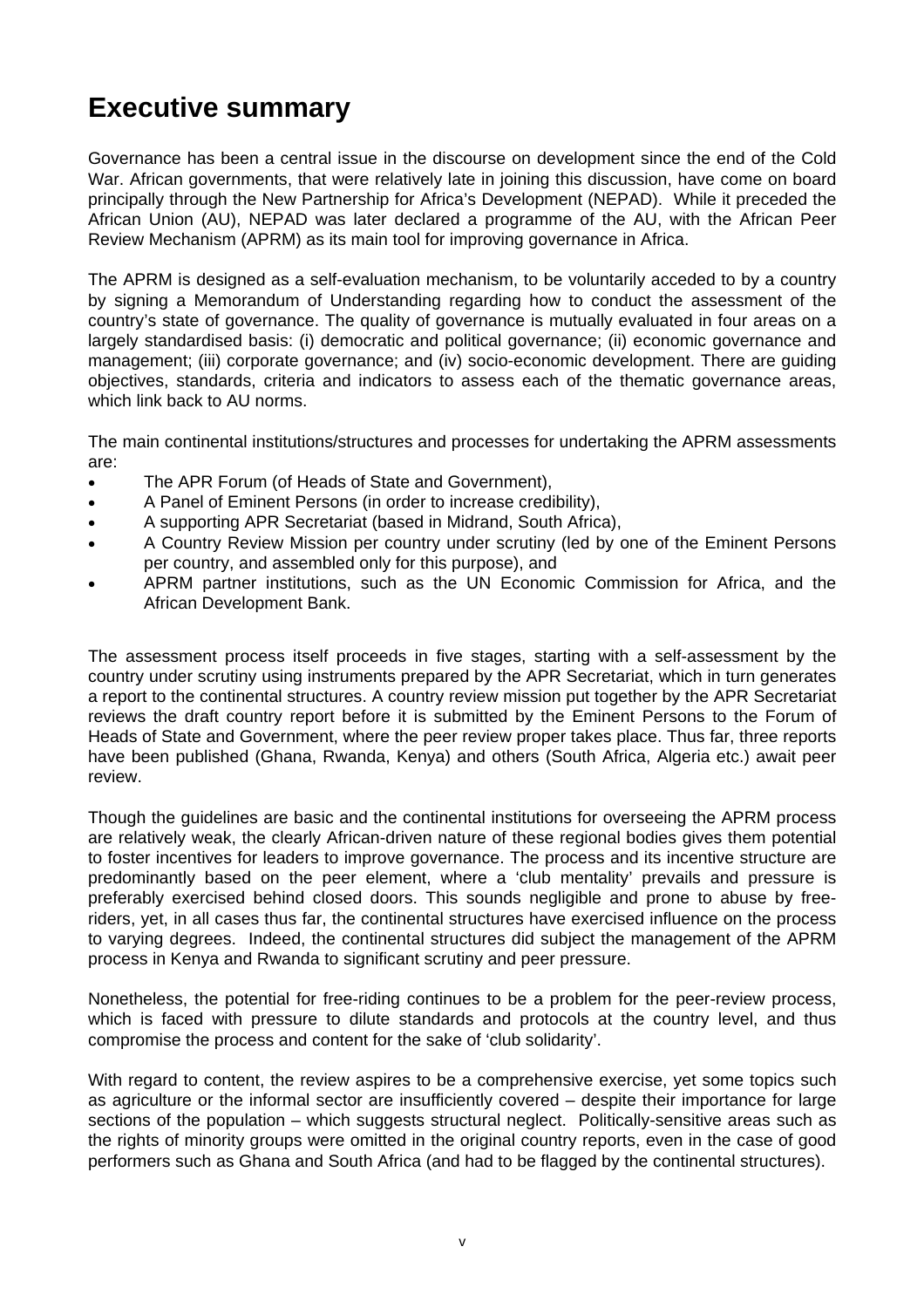The case of Ghana offers lessons on the promise and shortcomings of the process, and is generally perceived so far as the best-practice example of APRM assessment. As front-runner of the APRM, Ghana set fairly high standards for the review. Its report is indeed comprehensive (with the caveats mentioned above) and it addresses problems at the various levels of the political system without shying away from criticisms and raising pertinent issues in the area of human rights. The politically-sensitive issue of corruption at various levels of the governance structures and processes in the country, for instance, is given considerable attention, together with detailed recommendations.

However, the implementation of the APRM recommendations and national programme of action to redress the problems diagnosed in the Ghana APRM Country Report remains unsatisfactory. Perhaps incentives for credible implementation can only be created through several rounds of critical reviews of the process, however this has yet to take place as the process is fairly new. The experience of Ghana indicates that civil society groups lack both the requisite information and capacity to effectively play a watchdog role over the implementation process.

A crucial element in the APRM and its appeal to political actors within the continent is its African nature. The APRM therefore – if made use of strategically – can be a vehicle to further foster African ownership of the governance agenda. External actors can support the process, but carefully. Direct funding to APRM institutions, for instance, could potentially undermine the political ownership and have unintended effects on the legitimacy of peer review.

A possible level of external engagement could be funding for the implementation of APRM action plans. This would treat the APRM process as a form of credit-rating exercise, which may then increase the incentives for African states to participate. Support to meaningful plans emanating from APRM processes would also create incentives to conduct the process properly and might stimulate dialogue regarding reforms within partner countries. There may be problems with this approach, however. First, the quality of these action plans is likely to vary from country to country, depending on national capacity. Second, the relationship between APRM programmes of action and other existing documents (in particular PRSPs) may not be clear, though ideally the APRM should feed into existing national strategies. And third, implementation plans should not be regarded as technocratic routes to development.

At any rate, and from a donor perspective, the documents generated through APRM assessments can – and should – feed into political and policy dialogues with developing countries. Donors can provide political support to the APRM without fundamentally readjusting traditional support. While supporting government and civil society, donors can indirectly support the APRM by making reference to them when engaging with countries that have conducted a peer review.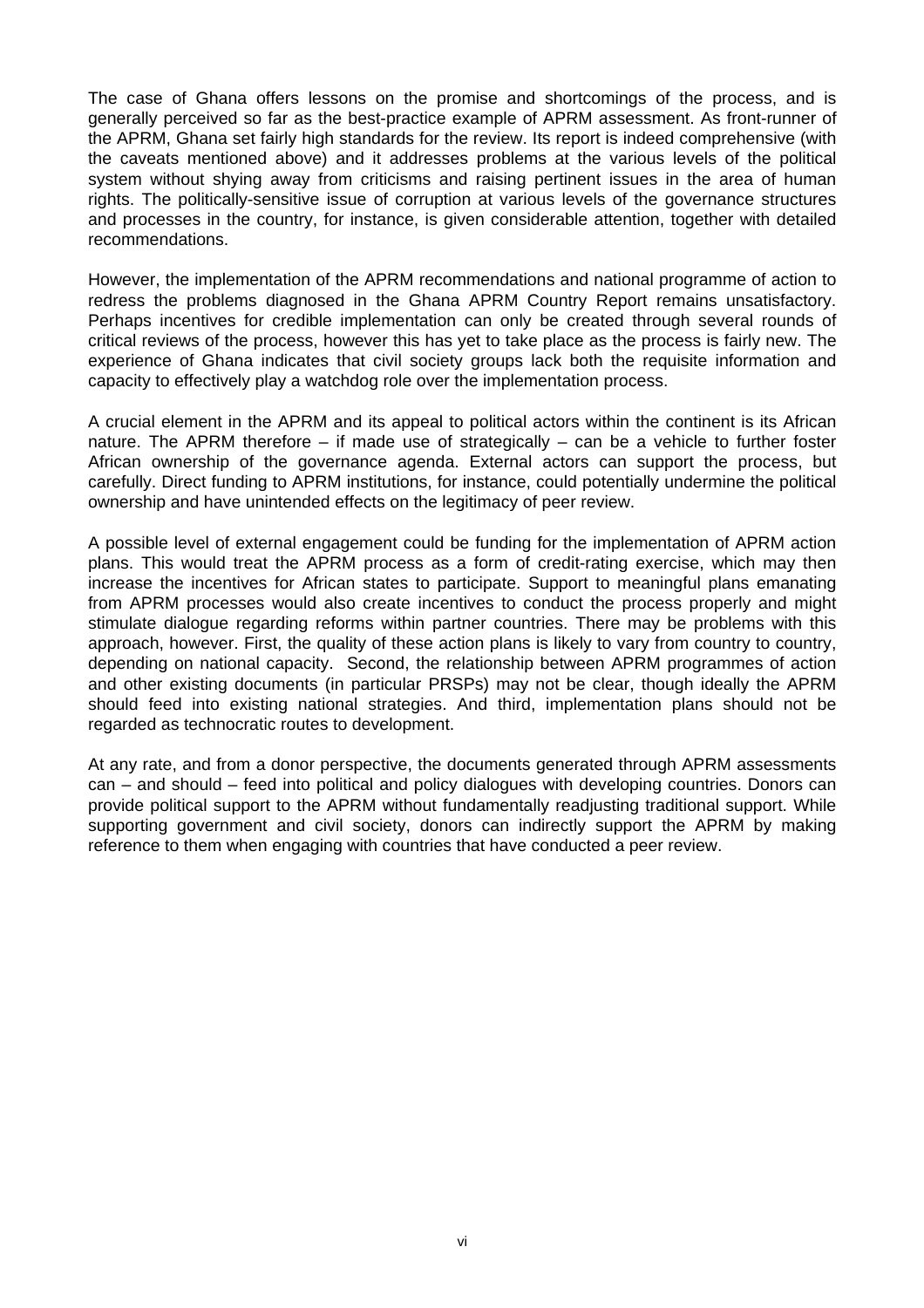## <span id="page-6-0"></span>**1. Introduction: Africanisation of the governance agenda? AU, NEPAD and beyond**

Much like Europe, Africa has been exposed to political changes since the end of the Cold War in the 1990s. Electoral democracies – albeit often imperfect – have spread across Africa and the international structure of the continent, too, has changed.

Political science literature, as well as some economic approaches, emphasises governance as key to economic success and sustainable development; governance is often seen as a critical explanation for the lack of development in Africa. The term 'governance', however, embraces various aspects and can be subdivided into at least political, economic and administrative governance. The importance of governance in relation to development relies on the formation of institutional structures, as stated by the school of New Institutional Economics (North, 1993). These structures offer a framework for interaction between stakeholders, and define the 'rules of the game' (Giddens, 1984). If these structures are designed to provide accountability, transparency and responsiveness, it follows that the potential for economic and social development will be enhanced.

The World Bank's (1989) sub-Saharan Africa study 'From crisis to sustainable growth' was the starting point of international discussion about the role of institutions, transparency and accountability, which have become accepted as principles of good governance. The concept of governance has subsequently evolved from a narrow and exclusive focus on economic or technical constraints of development to a broader concept that includes the political factors related to economic and social development (Adam, 2000; Mkandawire, 2004; UNECA/OECD/DAC, 2005).

The Poverty Reduction Strategy Papers (PRSPs) were developed in 1999 in the context of discussions at the World Bank concerning the criteria for debt relief for poor countries. PRSPs are based on the premise that each developing country needs to develop a comprehensive national strategy – including social, economic and financial policies – to eradicate poverty. This nationallevel focus was conceptualised to enhance ownership by developing countries, following lessons learned from the failures of structural adjustment policies since the late 1980s. With the inclusion of civil society and the private sector in the formulation of the PRSP, development cooperation became arguably more political: citizen participation as well as stronger (vertical) accountability of government towards the public should be guaranteed.

The discussion about governance was also picked up in the Millennium Development Declaration of the United Nations in 2000. This declaration, signed by 189 member states, was a first step towards a broader consensual international agenda on governance, and emphasises the key ideas of responsibility of developed, as well as developing countries, as well as the need for national ownership and accountability between all stakeholders. These principles are regarded as essential to achieve the agreed MDGs (Loewe, 2005; UNDP, 2003) and have been further developed in the Paris Declaration on Aid Effectiveness (2005). These international discussions have also found resonance in African political debates and institutions since 2000.

## *1.1 African Union (AU) and NEPAD*

Governance reform has long been recognised among scholars and development specialists as key to African social, political and economic success. African governments have belatedly come to share this consensus.

The African Union (AU), launched in 2002, is the successor of the Organisation for African Unity (OAU). In contrast to its predecessor, it has tried to introduce a different political culture by forsaking the principle of non-interference in cases of gross human-rights violations. This erstwhile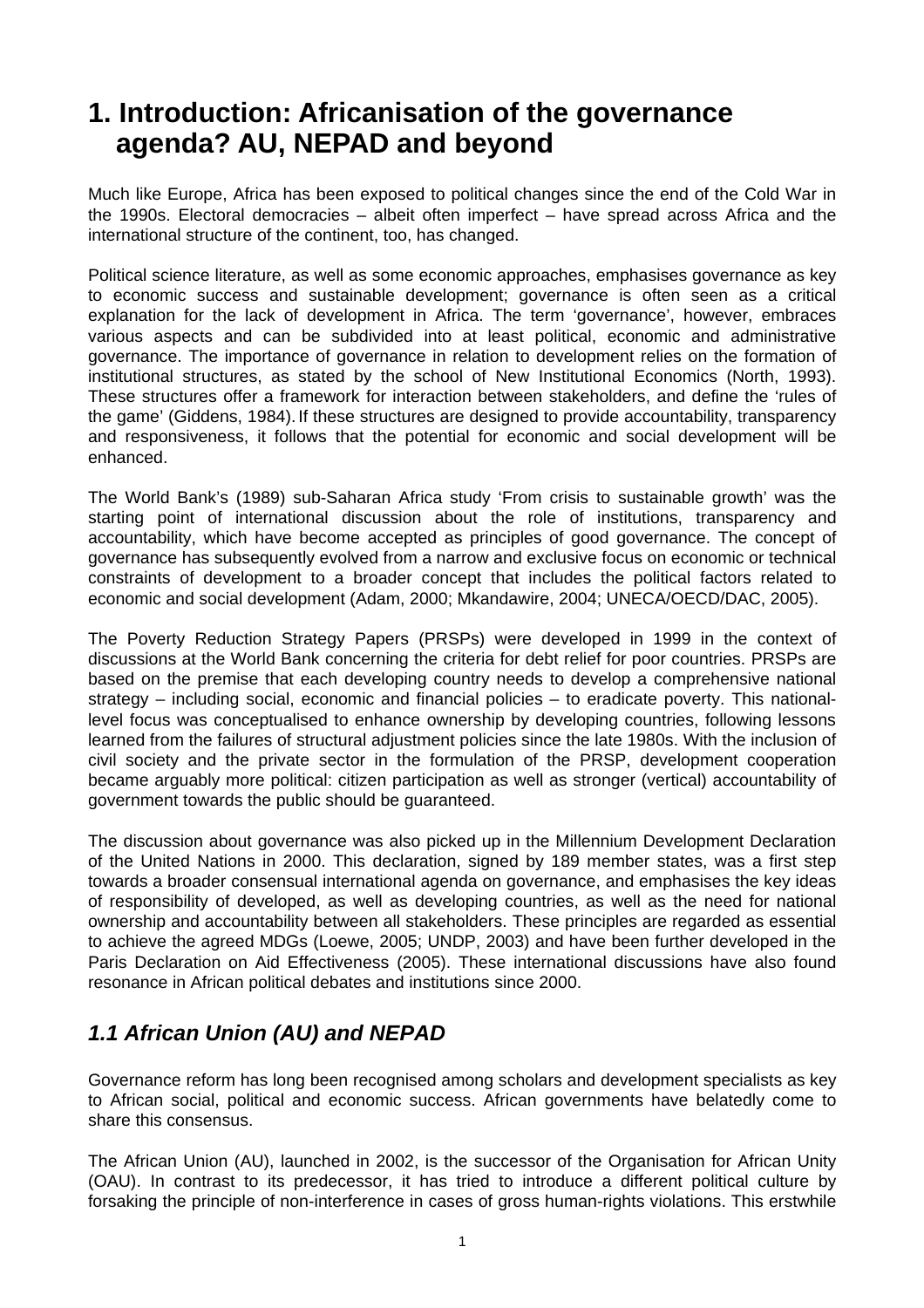principle has been misused by some African governments as carte blanche to repress their citizens – making recall to the principle of non-interference so as not to be held accountable for poor governance by their peers. African continental structures are beginning to move away from this culture of non-interference to a culture of non-indifference. AU statutes explicitly enable the organisation to act in cases of war crimes, gross human-rights violations and genocide. The new setting shown through the development of the AU is reflected in the organisation's increasing importance in conflict management on the African continent, for instance in peace-keeping missions in Burundi, Sudan/Darfur, and Somalia.

The AU regards regional economic communities (RECs) as implementing bodies; they are the key organisations responsible for economic integration (continuing from the Lagos Plan of Action of 1980), and some of them have also been active in the area of peace-keeping (e.g. ECOMOG in Liberia since 1990, and in Sierra Leone and Guinea-Bissau in the late 1990s) as they can be mandated for operations by the AU. Even though the AU originally planned for its membership to include five regions (North, West, East, Central, South), it has acknowledged more and overlapping regional organisations, namely ECOWAS (West Africa), SADC (Southern Africa), ECCAS (Central Africa), COMESA (Eastern and Southern Africa), EAC (East Africa), IGAD (Horn of Africa) and the Arab Maghreb Union (AMU) for North African States. The capacities and level of integration in these regional communities varies greatly; the most advanced are probably ECOWAS, SADC and – in economic matters – COMESA. Standard-setting in the area of governance within regional communities, however, has been limited in the past. This was partly due to a culture of non-interference (just like at the continental level) and partly due to a culture of inclusiveness (i.e. all states in a region automatically become members of a regional community). To date, there is no such mechanism as the latest European Union accession process, which demands aspirants to meet a set standard before becoming members (Maniokas, 2004).

The New Partnership for Africa Development (NEPAD), established in 2001, is the key continental programme focusing on governance and economic development and spanning across regional communities. Inspired by the ideas and hope of an African renaissance at the beginning of the new millennium, the concept of NEPAD emerged out of different ideas developed by five heads of state around 2000/01. Nigerian President Olusegun Obasanjo, Algeria's Abdelaziz Bouteflika, and Hosni Mubarak of Egypt concurred with South African President Thabo Mbeki's vision of 'African Renaissance' and Senegal's President Abdoulaye Wade's 'Plan Omega' to initiate NEPAD. NEPAD was conceived as the over-arching policy framework with the goal of fostering sustainable African political, social and economic development. While not the first development initiative elaborated by African leaders, it is the first that shares widespread Northern perceptions of Africa's responsibility for its own development and the emphasis on the importance of governance. It also gives some indication and assurance that African leaders are beginning to internalise some of the key elements of the G8 and 'Washington consensus'. Consequently, it attracts much attention and creates high expectations from the international community.

NEPAD aspires to cross-country cooperation and mutual learning to improve governance, and subsequently foster socio-economic development. It preceded the establishment of the AU in 2002, and was only later adopted as the AU's socio-economic programme (Grimm and Mashele, 2006). Membership of NEPAD is thus identical to that of the AU – although NEPAD has maintained its headquarters at Midrand/South Africa and is thus physically separate from the AU headquarters in Addis Ababa. Political discussion about the possible relocation of the NEPAD bureau into the AU headquarters and the merging of some decision-making bodies is ongoing, but apparently a low priority on the agenda.<sup>[1](#page-7-0)</sup>

The NEPAD Declaration on Democracy, Political, Economic and Corporate Governance underlines the importance that the body attaches to the ideals for a 'just, honest, transparent, accountable and

<span id="page-7-0"></span>The overlap of memberships in organisations with slightly overlapping mandates/aspirations is a well-known feature in Europe with the EU, the Council of Europe, NATO, OECD and OCSE existing alongside each other.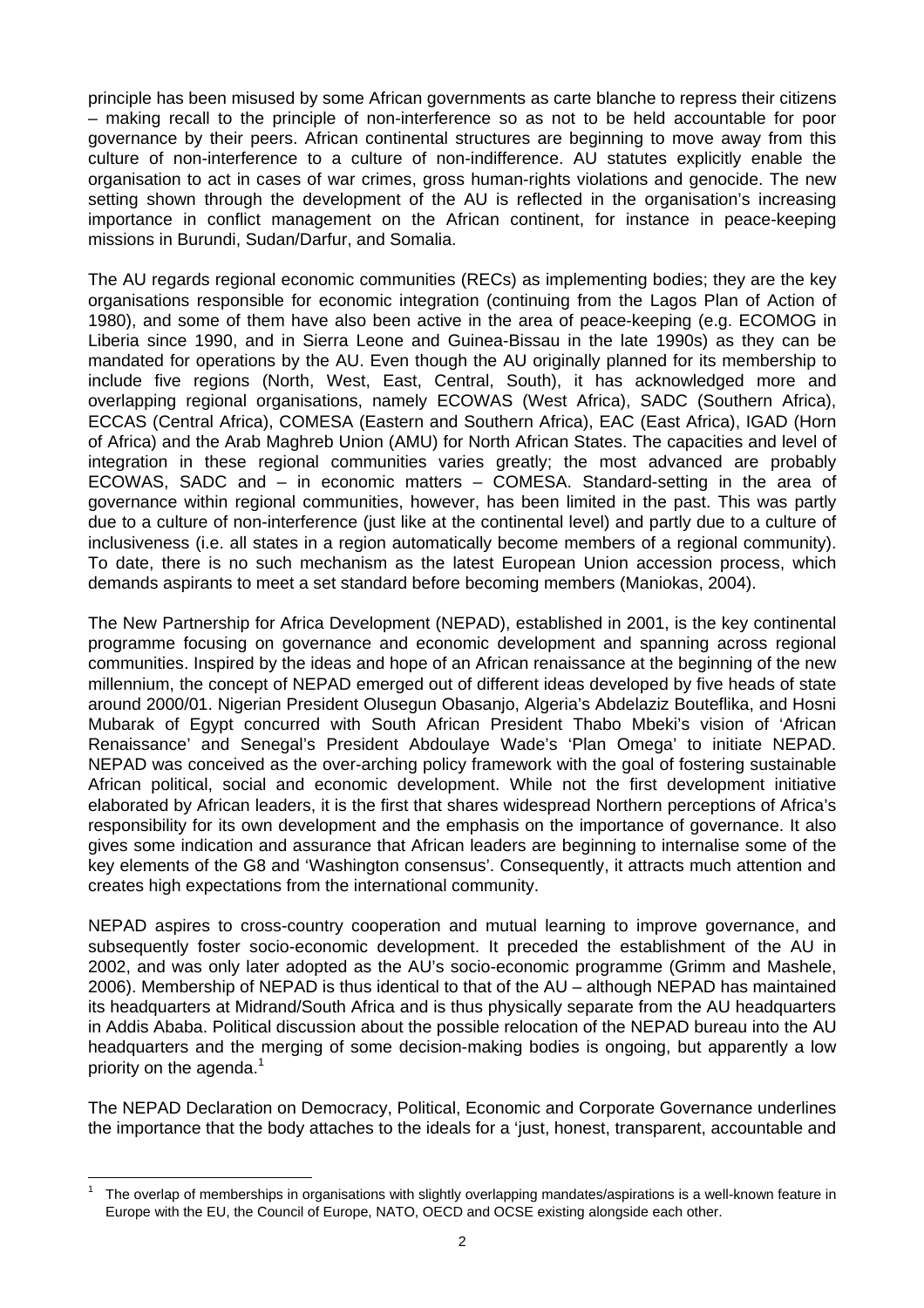<span id="page-8-0"></span>participatory government and probity in public life' (AU/NEPAD, 2005: 4). Moreover, in support of good governance the AU member states agreed at the AU summit in South Africa in July 2002 to:

adopt clear codes, standards and indicators of good governance at the national, subregional and continental levels; accountable, efficient and effective civil service; ensure the effective functioning of parliaments and other accountability institutions […]; and *ensure the independence of the judicial system that will be able to prevent abuse of power and corruption (AU/NEPAD, 2003a: 5).* 

The APRM is widely heralded as the centerpiece of NEPAD; it aims to accelerate the progress of member countries in adopting and implementing NEPAD priorities and programmes, and the values, codes and standards defined in the corresponding Declaration on Democracy, Political, Economic and Corporate Governance (Asante, 2006: 49). The APRM is also intended to signal to G8 donors Africa's readiness to take responsibility for its own development. It is driven, at least in part, to give credence to NEPAD and to persuade development partners and G8 donors to fund African/NEPAD development programmes, and could thus also be interpreted as a quasi 'creditrating' facility intended to demonstrate to development partners that African countries are creditand investment-worthy. This assertion is often repeated, but needs to be critically analysed in light of the sections below.

### *1.2 The African Peer Review Mechanism: Principles and aims*

By acceding to the APRM a country commits itself to improve its governance in line with the agreed objectives and standards. It must open itself up for internal policy dialogue, as well as with other participating states (Cilliers, 2002; AU/NEPAD, 2003b). Joining the APRM is not an explicit requirement of NEPAD, however member states of the AU can voluntarily join the mechanism by signing a Memorandum of Understanding (MoU). Thus far, 26 AU members have signed the MoU and joined the APRM.<sup>[2](#page-8-1)</sup>

The primary purpose of the APRM is:

to foster the adoption of policies, standards and practices that lead to political stability, high economic growth, sustainable development and accelerated sub-regional and continental economic integration through sharing of experiences and reinforcement of successful and best practice, including identifying deficiencies and assessing the needs for capacity building (AU/NEPAD, 2003e: para 3).

The idea of the APRM is to mutually evaluate the quality of governance on a voluntary, but standardised, basis in four areas: (i) democratic and political governance; (ii) economic governance and management; (iii) corporate governance; and (iv) socio-economic development. For each area, there are guiding objectives, standards, criteria and indicators for the assessment which link back to AU norms (AU/NEPAD, 2003b). For example, the sphere of democratic and political governance is guided by the overall objective to:

consolidate a constitutional political order in which democracy, respect for human rights, the rule of law, the separation of powers and effective, responsive public service are realised to ensure sustainable development and a peaceful stable society (AU/NEPAD, 2003b: 5).

<span id="page-8-1"></span> $\frac{1}{2}$  See <http://www.nepad.org/aprm>(accessed 21 May 2007). The countries include: Cameroon, [Gabon,](http://sites.dbsa.org/aprm/index.php?option=com_aprm_countries&Itemid=31&page=participating-countries-detail&cid=7&id=7) [Republic of](http://sites.dbsa.org/aprm/index.php?option=com_aprm_countries&Itemid=31&page=participating-countries-detail&cid=7&id=8) [Congo,](http://sites.dbsa.org/aprm/index.php?option=com_aprm_countries&Itemid=31&page=participating-countries-detail&cid=7&id=8) [São Tomé and Principe,](http://sites.dbsa.org/aprm/index.php?option=com_aprm_countries&Itemid=31&page=participating-countries-detail&cid=7&id=9) [Ethiopia](http://sites.dbsa.org/aprm/index.php?option=com_aprm_countries&Itemid=31&page=participating-countries-detail&cid=7&id=53), [Kenya,](http://sites.dbsa.org/aprm/index.php?option=com_aprm_countries&Itemid=31&page=participating-countries-detail&cid=7&id=14) [Mauritius,](http://sites.dbsa.org/aprm/index.php?option=com_aprm_countries&Itemid=31&page=participating-countries-detail&cid=7&id=16) [Rwanda,](http://sites.dbsa.org/aprm/index.php?option=com_aprm_countries&Itemid=31&page=participating-countries-detail&cid=7&id=22) [Sudan,](http://sites.dbsa.org/aprm/index.php?option=com_aprm_countries&Itemid=31&page=participating-countries-detail&cid=7&id=19) [Tanzania,](http://sites.dbsa.org/aprm/index.php?option=com_aprm_countries&Itemid=31&page=participating-countries-detail&cid=7&id=20) [Uganda,](http://sites.dbsa.org/aprm/index.php?option=com_aprm_countries&Itemid=31&page=participating-countries-detail&cid=7&id=21) [Algeria,](http://sites.dbsa.org/aprm/index.php?option=com_aprm_countries&Itemid=31&page=participating-countries-detail&cid=7&id=23) [Egypt,](http://sites.dbsa.org/aprm/index.php?option=com_aprm_countries&Itemid=31&page=participating-countries-detail&cid=7&id=24)  [Angola,](http://sites.dbsa.org/aprm/index.php?option=com_aprm_countries&Itemid=31&page=participating-countries-detail&cid=7&id=28) [Lesotho,](http://sites.dbsa.org/aprm/index.php?option=com_aprm_countries&Itemid=31&page=participating-countries-detail&cid=7&id=30) [Malawi,](http://sites.dbsa.org/aprm/index.php?option=com_aprm_countries&Itemid=31&page=participating-countries-detail&cid=7&id=31) [Mozambique,](http://sites.dbsa.org/aprm/index.php?option=com_aprm_countries&Itemid=31&page=participating-countries-detail&cid=7&id=32) [South Africa,](http://sites.dbsa.org/aprm/index.php?option=com_aprm_countries&Itemid=31&page=participating-countries-detail&cid=7&id=34) [Zambia,](http://sites.dbsa.org/aprm/index.php?option=com_aprm_countries&Itemid=31&page=participating-countries-detail&cid=7&id=36) [Benin,](http://sites.dbsa.org/aprm/index.php?option=com_aprm_countries&Itemid=31&page=participating-countries-detail&cid=7&id=37) [Burkina Faso,](http://sites.dbsa.org/aprm/index.php?option=com_aprm_countries&Itemid=31&page=participating-countries-detail&cid=7&id=38) [Ghana,](http://sites.dbsa.org/aprm/index.php?option=com_aprm_countries&Itemid=31&page=participating-countries-detail&cid=7&id=42) [Mali,](http://sites.dbsa.org/aprm/index.php?option=com_aprm_countries&Itemid=31&page=participating-countries-detail&cid=7&id=46) [Nigeria,](http://sites.dbsa.org/aprm/index.php?option=com_aprm_countries&Itemid=31&page=participating-countries-detail&cid=7&id=49) [Senegal,](http://sites.dbsa.org/aprm/index.php?option=com_aprm_countries&Itemid=31&page=participating-countries-detail&cid=7&id=50) Sierra Leone. For the individual stages of implementation see annex A2.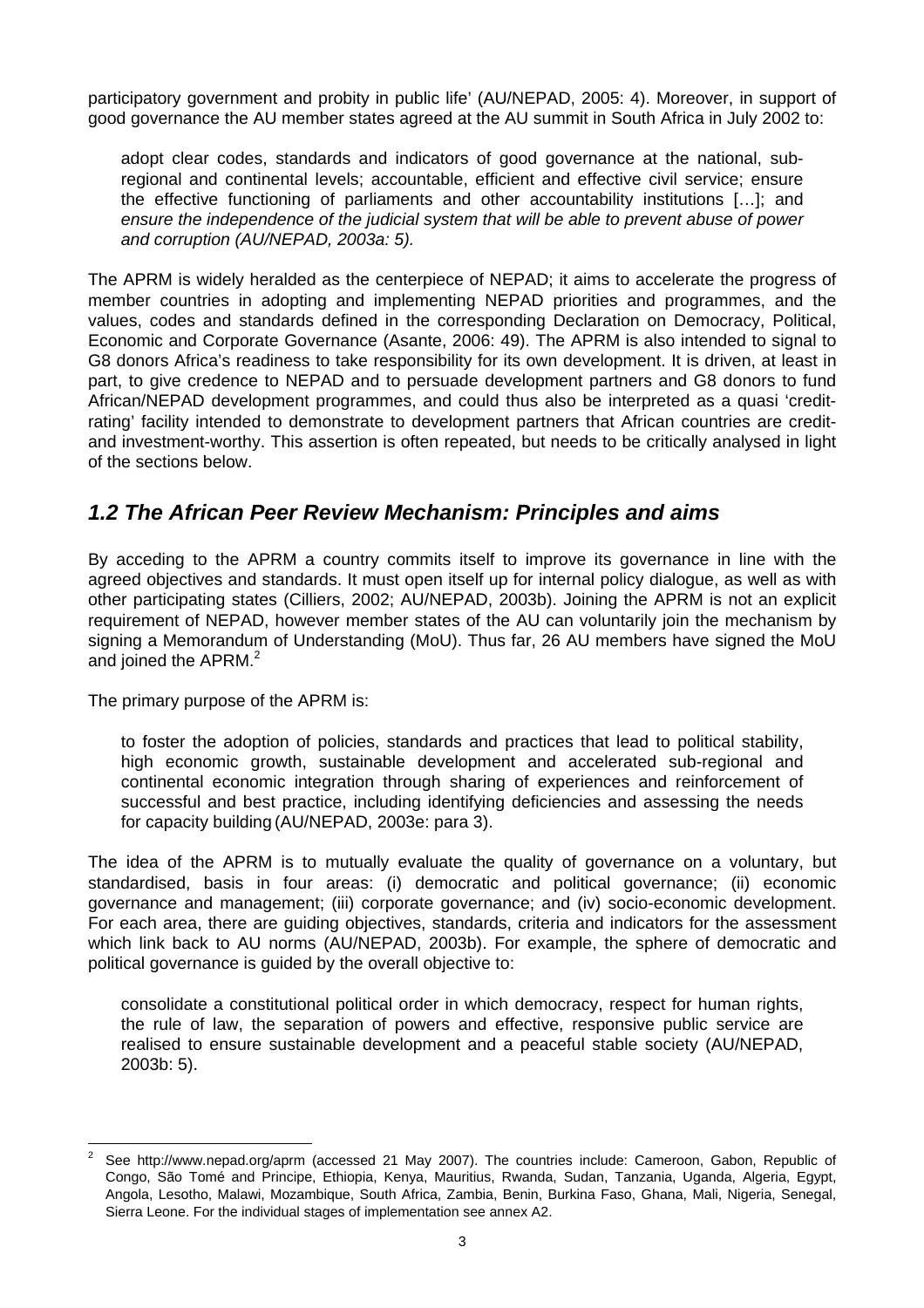<span id="page-9-0"></span>More specifically, nine key objectives are drawn from this: Conflict-prevention; constitutional democracy including periodic political competition and rule-of-law; human rights; separation of powers; accountable civil service; fighting corruption; protection of women's' rights; children's rights; and the rights of vulnerable groups.

Accordingly, the assessment in the area of economic governance and management is guided by refined objectives, of which there are five: (i) promotion of macroeconomic policies that support sustainable development; (ii) implementation of transparent, predictable and credible government economic policies; (iii) promotion of sound public finance management; (iv) fighting corruption and money laundering; and (v) acceleration of regional integration. The area of corporate governance sets the aim 'to align as nearly as possible the interests of individuals, corporations and society within a framework of sound governance and common good' (AU/NEPAD, 2003b: 20) by setting five specific objectives encompassing corporate citizenship and codes of good business ethics. The area of socio-economic development specifies six objectives such as affordable access to water and gender equality.

#### **Box 1: G8 and NEPAD**

In reaction to NEPAD, the G8 adopted an Africa Action Plan in June 2002 and expressed the intention to support NEPAD's implementation. The Africa Partnership Forum was created to facilitate political exchange between G8 representatives and African states.

Rhetorical emphasis is placed on the APRM and its prospects to provide momentum for reforms in order to improve socio-economic performance in Africa. Within the Africa Action Plan, the G8 states explicitly declared support for the APRM (G8, 2002). To underline the importance of the APRM, the G8 declared that accession to the peer-review process was a pre-condition for preferred partnerships. In turn, it promised that these preferred partners would benefit from enhanced development support, intense political exchange, additional debt relief, etc.

The conduct of the APRM process with respect to the continental standards and the practice of consultative procedures is one criterion by which to assess its success. The process cannot, however, be assessed without its outcome. This paper therefore examines both the process dimension, and first experiences with follow-up of the process and specific policy recommendations of the report.

## **2. Institutions and process of the APRM: Peer-review incentive mechanisms**

The peer-review mechanism is intended to create pressure and peer learning between the African heads of state and government. Accession commits participating states to periodic reviews, including a country self-assessment and country review visit, full funding of the APRM, development of a national programme of action and involvement of all stakeholders in the process (AU/NEPAD, 2003c: 9f). Therefore, beyond – and possibly more importantly than – peer pressure, it also provides an opportunity for civil society to engage.

Thus far, out of four different forms of review provided for under the APRM (see Box 2), only the base review has taken place in some of the AU member countries, which is what the following sections focus on.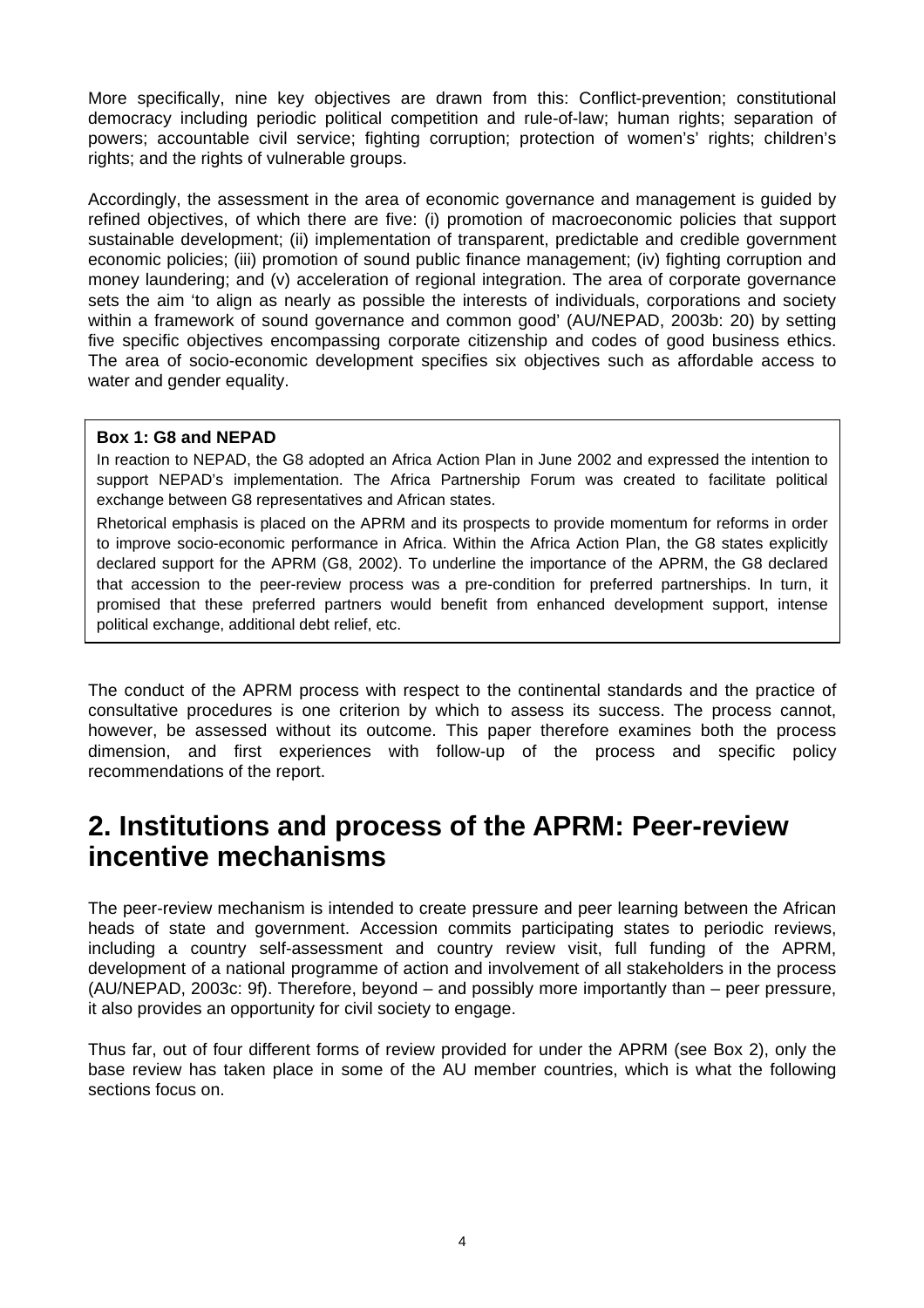#### <span id="page-10-0"></span>**Box 2: Four types of reviews provided for under the APRM**

The APRM, usually understood as one peer review, actually provides for four types of reviews in which internal and external reviews interact (UNECA, 2005: 5).

- The most prominent is the base review, which is supposed to be carried out within 18 months of a country committing to the APRM process. This review produces a national country report, which discusses the problems faced in the reviewed state.
- It is then intended that participating countries undergo periodic reviews every two to four years.
- Besides the scheduled reviews above, each country is able to request an additional review, called a review on demand.
- The fourth type of review the impending crises review can be called for by the heads of state and government if there are signs of impending political or economic crisis in the member country.

Despite 27 states having signed the MoU, only Ghana, Rwanda and Kenya have completed the base review and made their country reports available to the public. South Africa and Algeria are expected to follow suit in the new future.<sup>[3](#page-10-1)</sup>

### *2.1 The peer element in the APRM*

The APRM is one example of peer review within a multitude of international and regional organisations. Reviews within the OECD are theme-based and focus on economic and social issues from macroeconomics, to trade, education, development and science and innovation (OECD, 2003). $<sup>4</sup>$  $<sup>4</sup>$  $<sup>4</sup>$  In contrast, the APRM is a very comprehensive exercise that aims to scrutinise the</sup> overall performance of an entire country.

Peer reviews are defined as mutual assessments among equals, i.e. there is no hierarchical order among actors. In the context of state peer reviews, they are generally understood as a mutual assessment on a non-adversarial basis aspiring to reach an agreed standard, identify best practice and to test the performance of the peer in terms of this goal.<sup>[5](#page-10-3)</sup> Four effects of the reciprocal evaluation tend to create a 'system of mutual accountability' (Pagani, 2002a: 16):

- *Transparency*: As the review addresses national rules, practices and procedures, these features are often not only shared with the peers but are also made public in reports. This enhanced transparency contributes to the effectiveness of the peer review.
- *Policy dialogue*: Dialogue between the peers participating states is an integral component of the mechanism.
- *Capacity-building*: As the goal is to help the states to improve their policy-making, one result of a peer review is the exchange of best practices, i.e. occasions of mutual learning. By doing this, the peer review serves as an important capacity-building instrument.
- *Compliance*: By monitoring the policy-making of the member state in respect to agreed standards and principles, compliance with these agreed goals is enhanced. According to the logic that 'talking the talk' eventually leads to 'walking the walk', the soft law nature of peer review can prove more effective at encouraging compliance than hard law sanctions (Risse/Sikkink, 1999; OECD, 2003: 5).

In order to make the mechanism of peer review possible and effective, reciprocal trust among the peers, shared confidence and combined engagement are prerequisites. The success and

<sup>-&</sup>lt;br>3 See http://www.nepad.org/2005/files/aprmcountries.php (accessed 17 May 2007). For more details see annex A2. 4

<span id="page-10-2"></span><span id="page-10-1"></span>See [http://www.oecd.org](http://www.oecd.org/) (accessed 29 January 2007). For a comparison between the APRM and the OECD Aid

<span id="page-10-3"></span>Review see annex A5.<br>The concept of peer review could therefore be distinguished from other forms of monitoring as judicial proceedings, fact-finding missions or general data collection.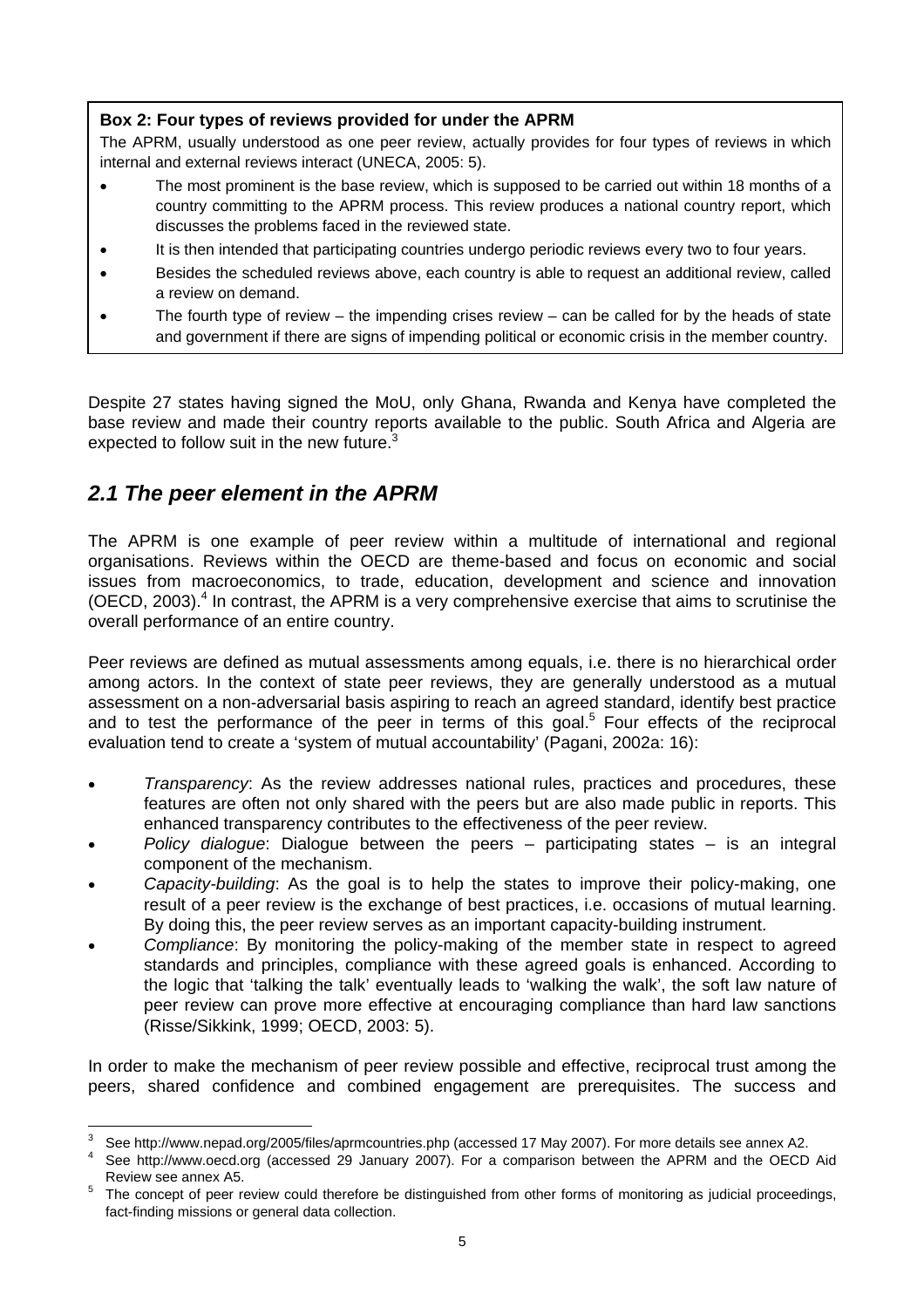<span id="page-11-0"></span>effectiveness of peer reviews relies on the influence and power of peers exercised during the process. Depending on the individual peer-review system, pressure can take the form of formal recommendations or informal dialogue between the peers, as well as comparisons or rankings of review findings (Heubaum, 2005: 1). The APRM states have chosen the former and reject attempts to rank their performance, arguing that levels of development vary among different African states.

Yet, peer reviews also have effects beyond the level of peers. Review findings and possible commitments by the state in reaction to these could be used by different stakeholders in the participating country in order to put pressure on the government. Consequently, the main idea is that, due to the pressure applied by peers in the form of recommendations or dialogue (horizontal accountability) and the internal pressure of stakeholders within the state (vertical accountability), peer pressure 'can become an important driving force to stimulate the State to change' (Pagani, 2002b: 6).

Recalling the main ways peer reviews are expected to work, a link can be drawn between the APRM and the improvement in the quality of governance. For instance, enhanced transparency and information to different stakeholders within the participating states could reinforce good governance. In addition, other governance dimensions such as consensus-orientation, responsiveness or accountability for the decision-making process could also be strengthened by the APRM, e.g. through the compilation and publication of existing governance problems (AU/NEPAD, 2003c: 12ff; Opoku, 2006: 7f). The requirement of the APRM process to be open and participatory could also have a particularly positive impact on the quality of governance.

### *2.2 Guidelines for the process*

The APRM is shaped by several provisions that are determined in the base documents. One of the key tools that operationalise the methodology is the continental standard questionnaire for national self-assessment. According to the NEPAD framework, the document is organised in four sections spelling out detailed criteria for assessment in the four respective governance areas (AU/NEPAD, 2005). The questionnaire contains definitions of what is considered to be good political, economic and corporate governance in light of the NEPAD Declaration, including a definition of socioeconomic development. Good political governance, for instance, is defined as:

creating well-functioning and accountable institutions − political, judicial and administrative − which citizens regard as legitimate, in which they can participate in decisions that affect their daily lives and by which they are empowered (AU/NEPAD, 2005: 17).

Second, objectives define the essential elements of the overall goal that must be achieved by a country in each focus area. Third, a list of relevant standards and codes that refer to the objective follows. A country dealing with the questionnaire is therefore supposed to give an overview of standards and codes currently in force, against which it is subsequently measured. Fourth, questions focus on the actual practice and compliance within a country with regard to the objectives and codes, how it does it and with what results. Fifth, indicators are provided that name the expected evidence within country replies, which serve to highlight certain aspects of the objective, standard or code that are generally recognised as measures of performance (AU/NEPAD, 2005).

The questionnaire asks explicitly about norms and practices, and therefore includes implementation. For example, in area one under the objective to uphold the separation of powers, the following question is asked: 'how would you rate the independence of the legislative body in your country?' (AU/NEPAD 2005: 34). This is further broken down and requires evidence of legal provisions and resource allocation in order to establish the independence of the legislature. Respondents must also describe the measures taken to sustain progress towards independence, e.g. training (AU/NEPAD, 2005: 34f). Another question, for instance, asks recipients to 'provide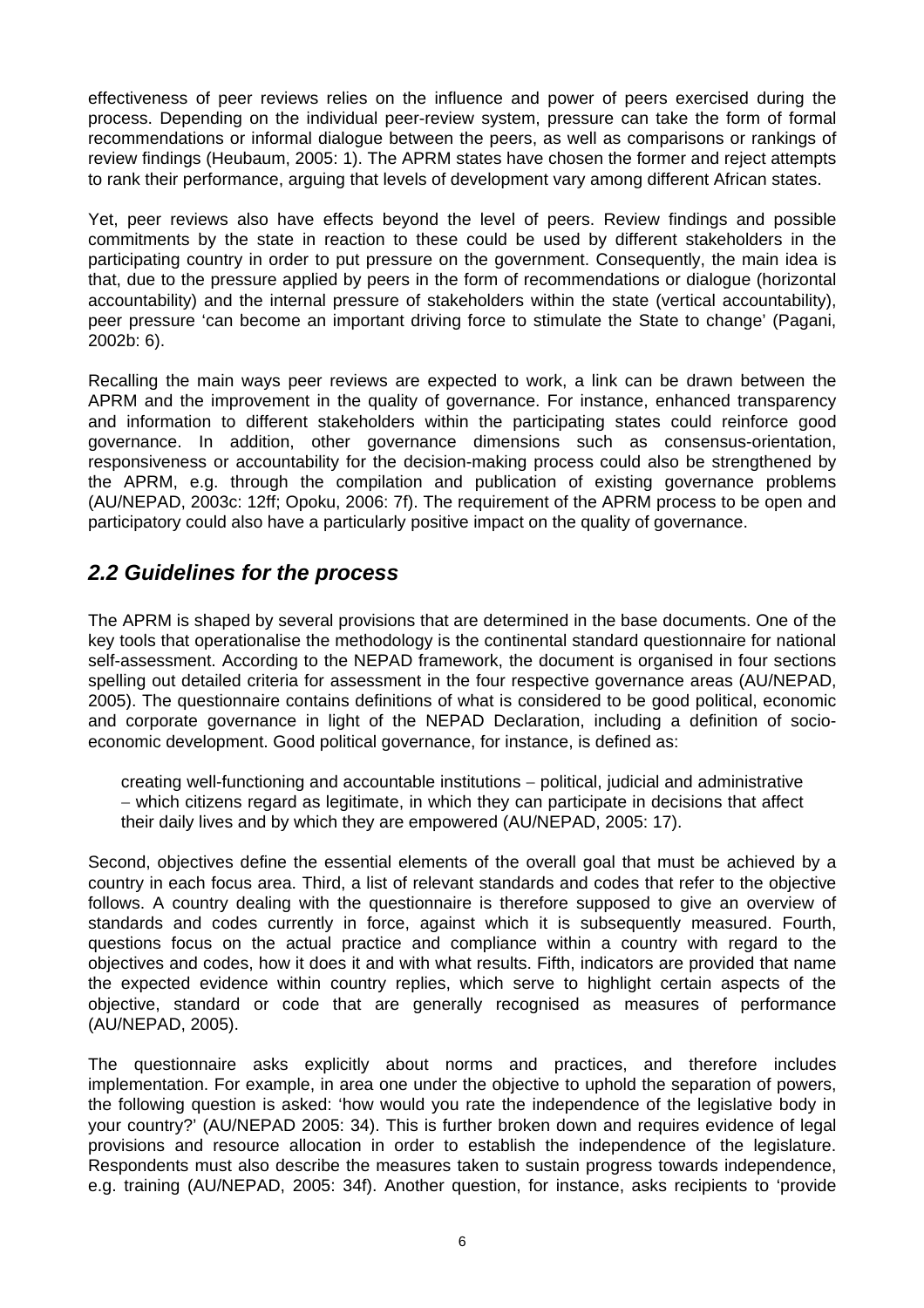<span id="page-12-0"></span>evidence of cases of disciplinary sanctions, including dismissal and prosecution of civil servants related to the shortcomings of service delivery' (AU/NEPAD 2005: 36).

Even though the four governance areas are examined separately in the self-assessment, they are closely interconnected. Eight cross-cutting issues are identified for holistic and mainstreamed responses by participating countries, namely (AU/NEPAD, 2005: 11f):

- Poverty eradication
- gender balance
- decentralisation
- country capacity to participate in the APRM
- access to and dissemination of information
- corruption
- broad-based participation
- sustainability in both financial, social and environmental issues.

The questionnaire has been criticised as being too long and repetitive. Critics have also pointed towards value-laden language in the questionnaire and have demanded more neutral phrasing. For example, the question 'how has decentralisation contributed to the quality of governance?' ignores its potentially negative effect. Likewise, suggestive wording on free-trade and regional integration have been criticised (SAIIA, 2006; Team Consultancy, 2005).

### *2.3 Institutions of the APRM*

The APRM provides for institutions at continental or multilateral level. Furthermore, each participating country needs to build a coordinating structure at country level in order to take part in the APRM.

#### **2.3.1 Continental APRM steering institutions**

The following institutions are referred to in the APRM core documents and general information (AU/NEPAD, 2003d; UNECA, 2005; Zimen, 2006; Opoku, 2006: 14ff):

#### (a) Committee of Heads of State and Government (APR Forum)<sup>[6](#page-12-1)</sup>

The Committee is the ultimate authority and oversight body of the APRM. It selects individuals for the APR Panel, takes the ultimate responsibility for country review reports and makes recommendations which are made public after final revision at the APR Forum.

#### *(b) Panel of Eminent Persons (APR Panel)*

The Panel consists of seven members, nominated by member states and appointed by the APR Forum. Members must be African with high moral stature, and should be strongly committed to the ideals of Pan-Africanism. The Panel's composition takes into account regional balance, gender equity and cultural diversity (see Box 3 below). The overall aim of the Panel is to oversee the process and to guarantee its integrity, independence and professionalism. In brief, the Panel serves as a credibility buffer (Grimm and Mashele, 2006: 3).

It is the Panel's task to develop tools, instruments, codes of conduct and guidelines to govern the country review process. It plays a crucial role in the national processes, as it oversees support missions and is responsible for the selection of the Country Review Teams. It makes assessments of, and gives recommendations on country review reports that are then delivered to the APR Forum.

<span id="page-12-1"></span><sup>—&</sup>lt;br>6  $6$  The Committee of Heads of State and Government is also referred to as the Heads of State Forum.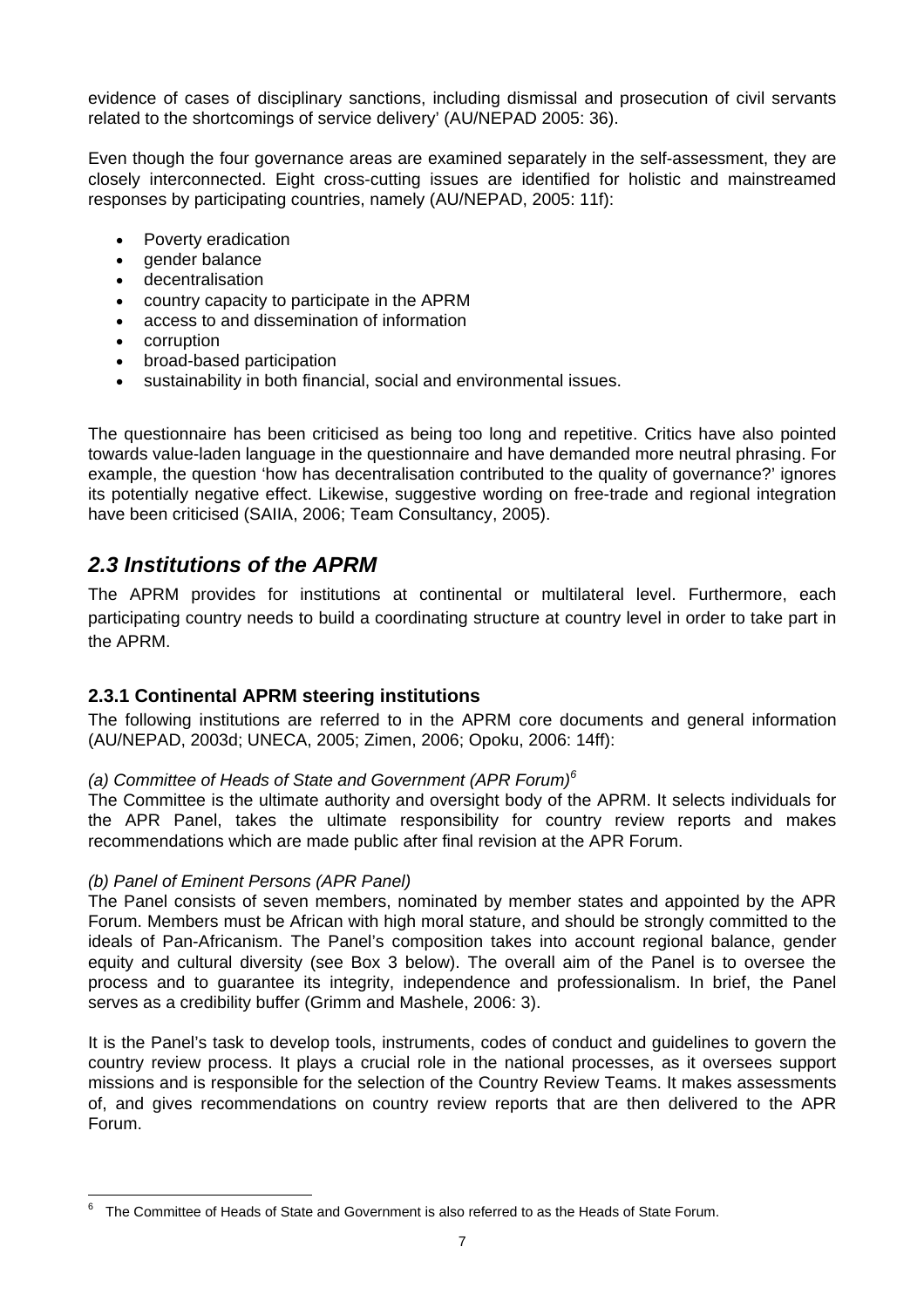#### **Box 3: Members of the Panel of Eminent Persons**

*Ms. Marie-Angeligue Savané*, Senegal: sociologist and currently an international consultant and Chair of the Foundation in Support of Basis Initiatives. She served as minister in several Senegalese governments.

*Prof. Adebayo Adedeji*, Nigeria: current Chief Executive of the Africa Centre for Development and Strategic Studies (ACDESS) in Nigeria.

*Ambassador Bethuel Kiplagat,* Kenya: independent consultant on peace and conflict resolution, Executive Director of the Africa Peace Forum and Director of Universal Bank in Kenya.

*Dr. Graça Machel*, Mozambique: President of the Foundation for Community Development of Mozambique and Chancellor of the University of Cape Town. She is the widow of former Mozambican president Samora Machel and wife of Nelson Mandela.

*Mr. Mohamed-Seghir Babes*, Algeria: Lecturer and Research Associate at the Québec Institute for Advanced International Studies of the Laval University of Québec.

*Dr. Dorothy Njeuma*, Cameroon: President of the Conference of Rectors of Cameroon State Universities, President of the Federation of University Sports and Vice-President of the Association of African Universities.

*Dr. Chris Stals*, South Africa: current Chancellor of the University of Pretoria and Director of the Standard Bank Group Limited. He was formerly head of South Africa's Central Bank.

Source: [http://www.saiia.org.za](http://www.saiia.org.za/) (accessed 17 May 2007)

#### (c) APR Secretariat in Midrand/South Africa

The Secretariat provides technical and administrative support and collates background information on political and economic developments in all participating countries. The secretariat, in cooperation with the APR Panel, develops guiding tools such as the template questionnaire for country assessments.

#### (d) The Country Review Team (APR Team)

APR Teams inspect the proceedings during the country reviews and provide additional information for APR reports. The teams convene only for the period of the country review visit and are assembled specifically for one country. The APR Panel oversees the selection of team members, who are usually selected from partner institutions. This is one of the key interactions between national processes and continental standard stetting.

#### (e) The APR Partner Institutions

The APRM works together with African partner institutions with specific expertise.<sup>[7](#page-13-0)</sup> The strategic partners make up most of the Country Review Team, and will carry out technical assessment in supporting the planning of national Programmes of Action. Their 'African' status grants them a certain credibility that, say, the World Bank (despite its unquestionable analytical powers) would not have. Given the often low capacity levels of African states, as illustrated by the UNECA governance report of 2005, $8$  the role of partner institutions can hardly be underestimated. However,

<span id="page-13-0"></span>With regard to the different subject areas a number of institutions are chosen: the United Nations Economic Commission for Africa (UNECA) in order to conduct the technical assessment in economic governance and management; the African Development Bank (ADB) in banking and financial standards as well as several AU organs for matters relating to human rights, democracy and political governance. These institutions will receive support from 'appropriate African institutions' (AU/NEPAD, 2003d: 8). With regard to the areas of corporate governance and socioeconomic development it is stated that 'the APR Panel will also advise the APR Forum as to which African institutions will be invited to conduct the technical assessments' (AU/NEPAD, 2003d: 9). Later, in 2006, the United Nations Development Programme (UNDP) was officially added to the list of strategic partners by the APR Secretariat (UNDP, 2006: 13). 8 The UNECA *Africa Governance Report* of 2005 was, in fact, a preparatory exercise for the APRM. It showed that

<span id="page-13-1"></span>while democratic governance was a relatively positive feature of the 28 African states researched, the executive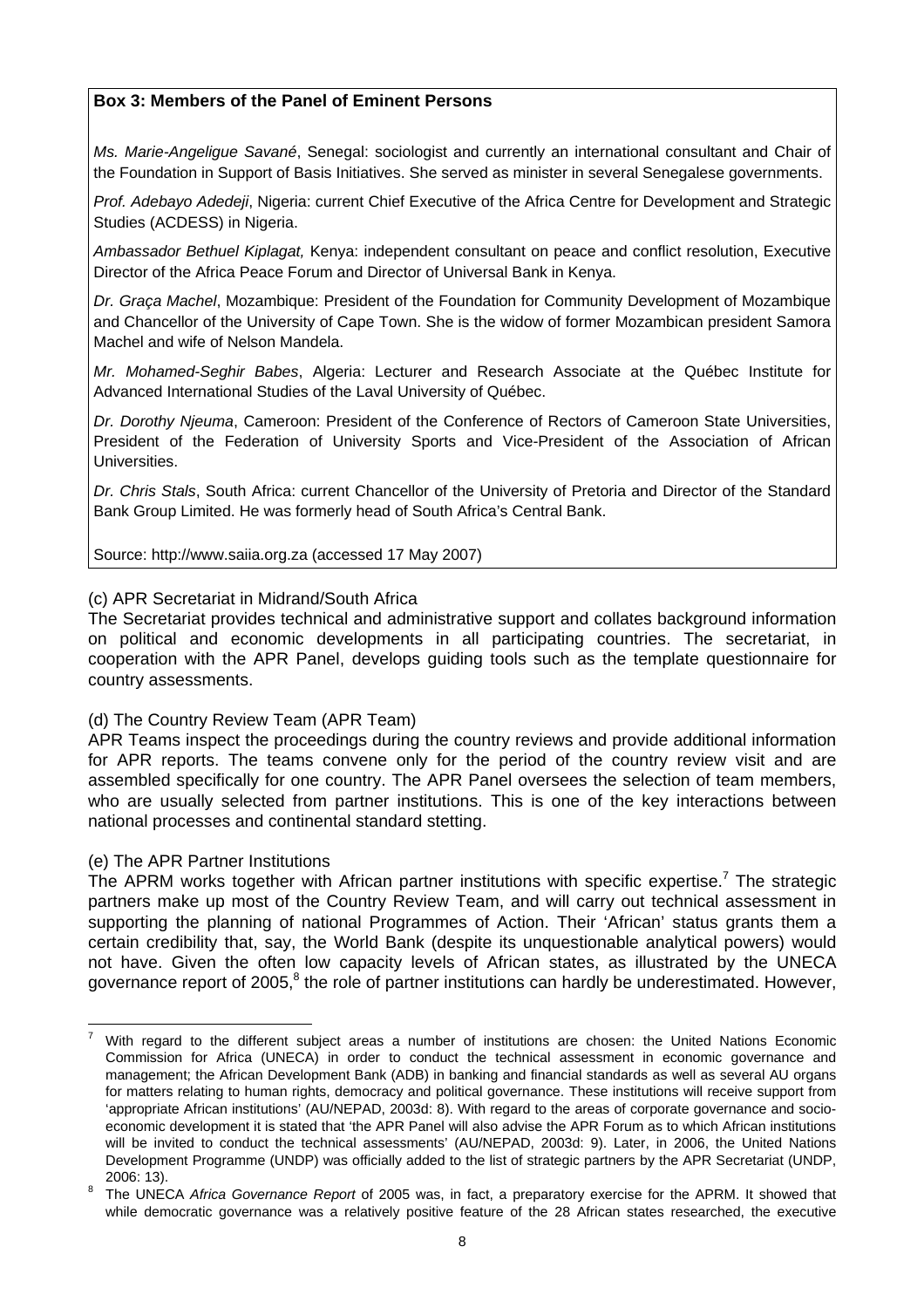the technical partners themselves tend to have limited analytical capacity in the areas of good political governance and democracy, and arguably corporate governance.

#### **2.3.2 APRM institutions in participating states**

There are very few guidelines on how to structure the institutions for the APR process at national level. The official APR base documents of March 2003 hardly provide any prescriptions for undertaking the exercise. However, the November 2003 guidelines for countries on how to prepare for the APRM seem to envisage one national institution as a Focal Point for the process.

#### *(f) Focal Point*

The Focal Point should be at a ministerial level, or a person that reports directly to the Head of State or Government, as it should be 'integrated and coordinated with existing policy-decision and medium-term planning processes' (AU/NEPAD, 2003c: 11). The Focal Point serves as a link to the continental structure. The issue of national structures has sparked some discussion, as it touches upon the question of the autonomy of national APR structures from government:

On the one hand, there was a strong argument for internalising the APRM processes within the government system as a way of securing its legitimacy and access to public resources. On the other hand, some countries argued for the exact opposite: the independence of the governing Councils so as to secure freedom to effectively undertake the APRM reviews (UNDP, 2006: 18).

Thus far, mostly government bodies such as ministries or presidential offices have been chosen. The first countries to undertake the APRM, Ghana, Rwanda and Kenya, decided to also create governing councils or national commissions as principal bodies to manage the peer review. The concept of a national governing council was later included in a chart describing relevant national institutions by the APR Secretariat in May 2006 (Herbert, 2006: 14f; UNDP, 2006: 13f, 28f), however it was subsequently suggested that the role of Focal Points and potential national governing councils should be separated.

Today, national governing councils are also presented as part of the national structures of the APRM.<sup>[9](#page-14-0)</sup> Members of civil society participate in these councils, but to varying degrees. Ghana went furthest in making its national structure highly autonomous; entirely drawn from civil society, its national Governing Council is modelled on the APR Panel of Eminent Persons.

Ghana also created national institutions with innovative technical teams (TTs). Independent research think tanks played a crucial part in self-assessment, with a TT ascribed to one of the four areas and an independent quality check provided for. This process will be discussed further in the following section.

branch dominance remained a problem. The report was internally criticised for not being sufficiently sensitive to country situations and contexts and appearing to provide a basis for cross-country comparison. 9

<span id="page-14-0"></span>See <http://www.nepad.org/aprm>(accessed 10 May 2007). These bodies consist of a varying number of people, e.g. in Benin the governing body has 94 members, whereas the Governing Council in Ghana only counts seven members.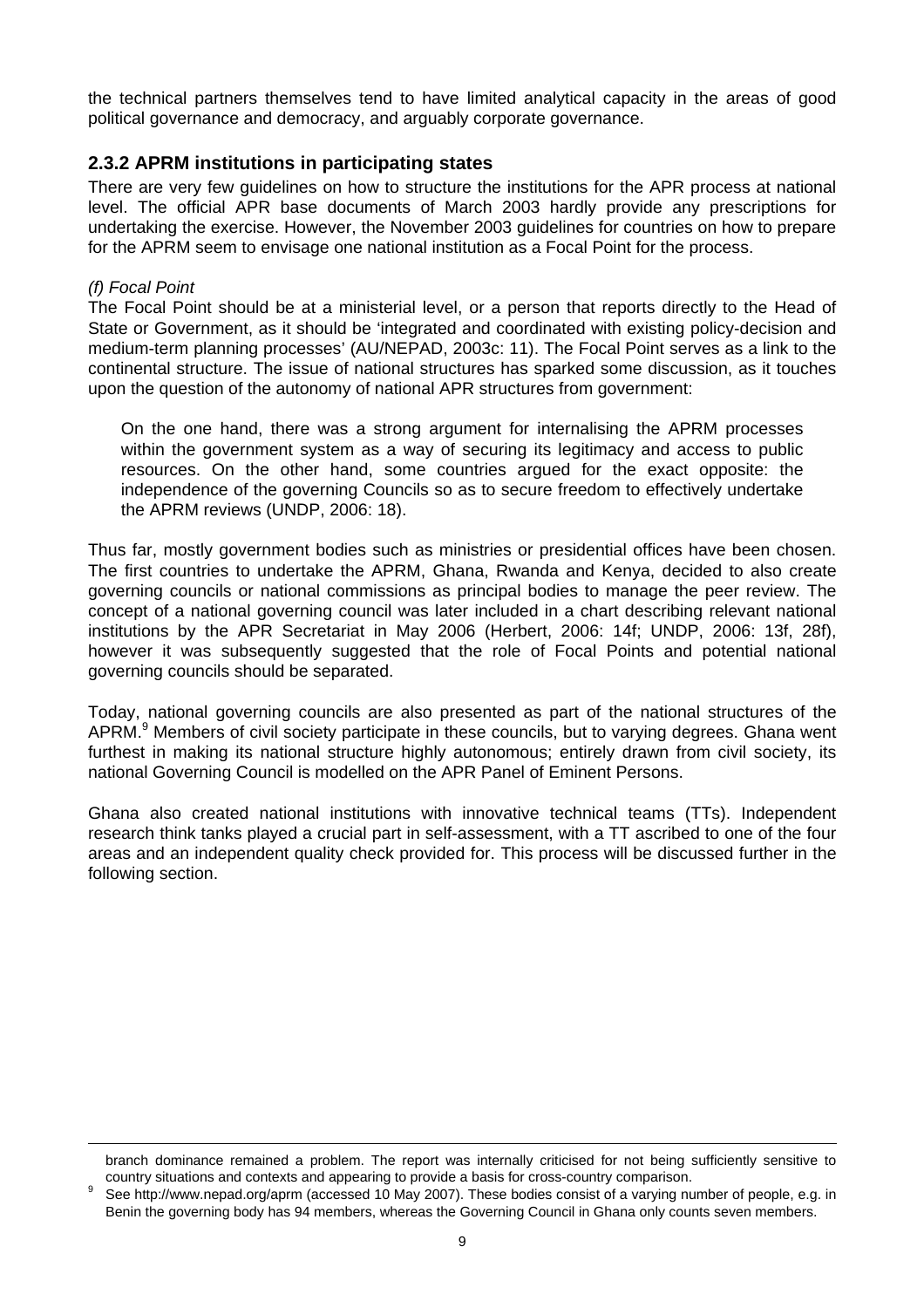<span id="page-15-0"></span>

**Figure 1: Institutional set-up of the Ghanaian peer review**

Source: Grimm et al. (forthcoming), based on UNECA (2005: 8).

### *2.4 The process of African peer review – with reference to Ghana*

A full peer-review cycle goes through five stages: (i) the preparation of the country selfassessment; (ii) the country review; (iii) preparation of the review report; (iv) the actual peer review, when the review findings are presented and discussed at summits of the APR Forum; and finally (v) the publication of the APR report. The duration of stages one to four is approximately six to nine months.<sup>[10](#page-15-1)</sup>

#### *Stage one: Preparatory and Country Self-assessment*

Stage one, the preparatory process, involves both the continental (APR Secretariat) and the country level. For each of the following tasks, help might be provided by partner institutions and other technical experts. Thus far, in all cases a country support mission visited the country to explain and help in following the APR guidelines (Grimm and Mashele, 2006).

The main task for the country is the preparation of a provisional programme action/activity plan (PAP). This is a plan of activities that the country's APRM implementing body proposes to undertake for the self-assessment process. This is followed by the selection and commissioning of partners to undertake the technical assessment studies, using a questionnaire provided by the APR Secretariat in Midrand, and adapted to the national context.

<span id="page-15-1"></span> $10$  It was originally envisaged that six months would be sufficient, however this was found to be too short and was thus extended to six to nine months.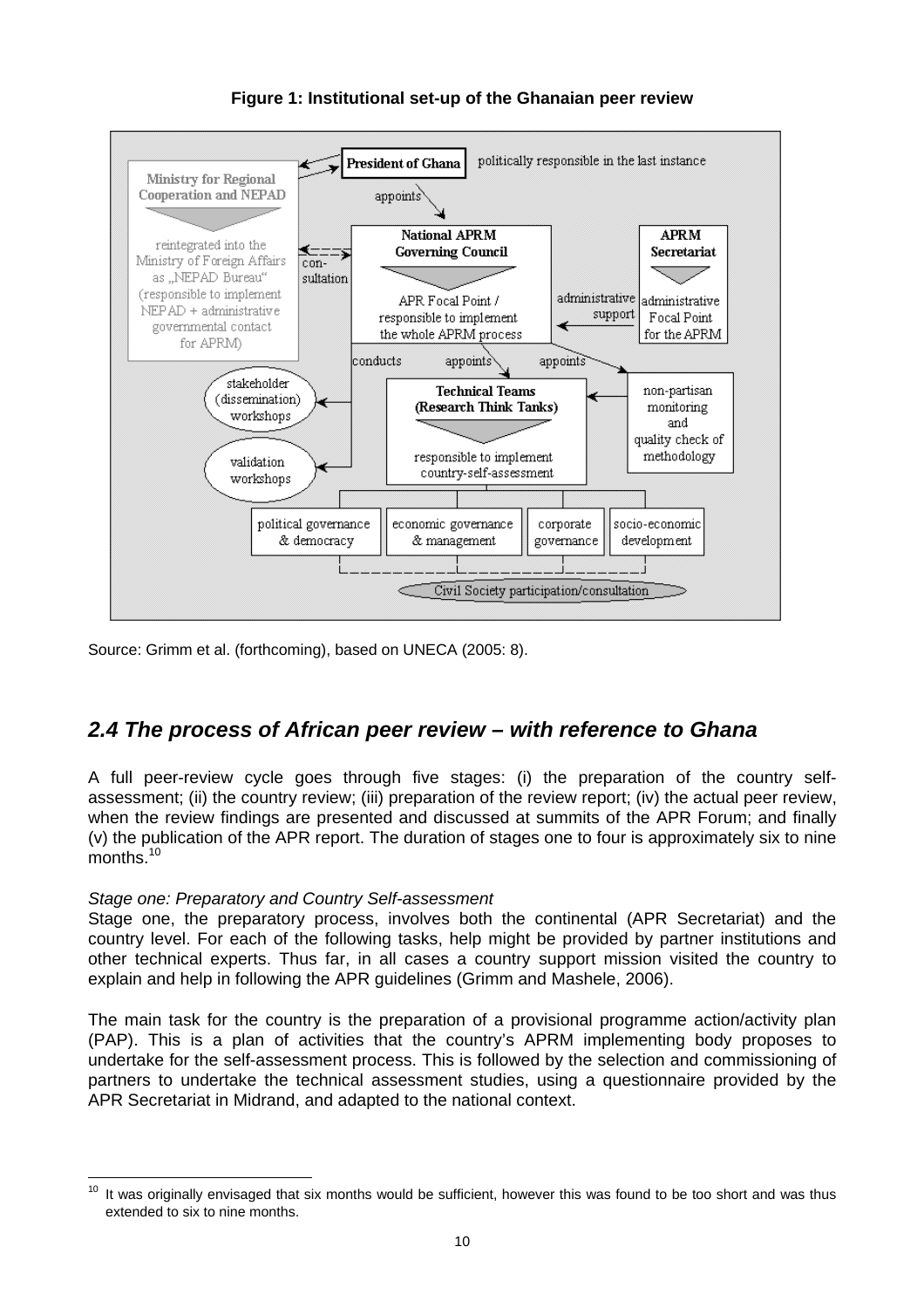#### **Figure 2: Stages of the APRM**





Source: translation and adaptation of Grimm and Nawrath (2007).

In the case of Ghana, the country-level technical assessment of democracy and good political governance (by the Ghana Center for Democratic Development – CDD-Ghana) included separate household and elite perception surveys on aspects of democracy and good political governance. The findings of these surveys were incorporated into the overall analysis, thus making it possible for the report to capture the subjective opinions of ordinary Ghanaians as well as those of the wellinformed and experts. In addition, CDD set up its own internal peer-review group comprising nationally recognised specialists and civic advocacy leaders in the fields of human rights, anticorruption, conflict management, good governance and democracy to review the research design and vet the preliminary findings before submission to the National APRM Governing Council.

The self-assessment and the draft Programme of Action (PoA) covering the actions to be taken to address key gaps and deficits are submitted to the APR Secretariat at the continental level. The APR Secretariat then prepares a background document on the four sectors under review, based on desk research and information that is provided by the country. An Issues Paper is prepared on the basis of the self-assessment, the preliminary PoA, and the background paper, which then guides the country review process. The APR Secretariat can request partner institutions to undertake further investigations, the findings of which can be incorporated into the final recommendations and findings of the Issues Paper under the guidance of the APR Panel. The country will update its PoA simultaneously. At the end of this stage, the Secretariat plans the APR Team visit.

#### *Stage two: Country Review Mission (CRM)*

Stage two is the country visit by the APR Team, led by one responsible eminent person from the Panel (e.g. Chris Stals for Ghana and Prof. Adedeji for South Africa). The aim is to interact with and to consult a wide range of stakeholders from the state, as well as the non-governmental sector in the country. These consultations serve three purposes: first, to provide information about the APR process and help validate the findings of the preliminary country assessment; second, to discuss the draft PoA prepared in stage one; and third, to discuss remaining issues and steps that need to be taken with stakeholders. Stage two concludes with recommendations concerning the adaptation (if necessary) of the draft PoA.

In the case of Ghana, the review mission was criticised for having spent too brief a time in the country. Its itinerary was prepared by the APRM Secretariat, which also provoked critical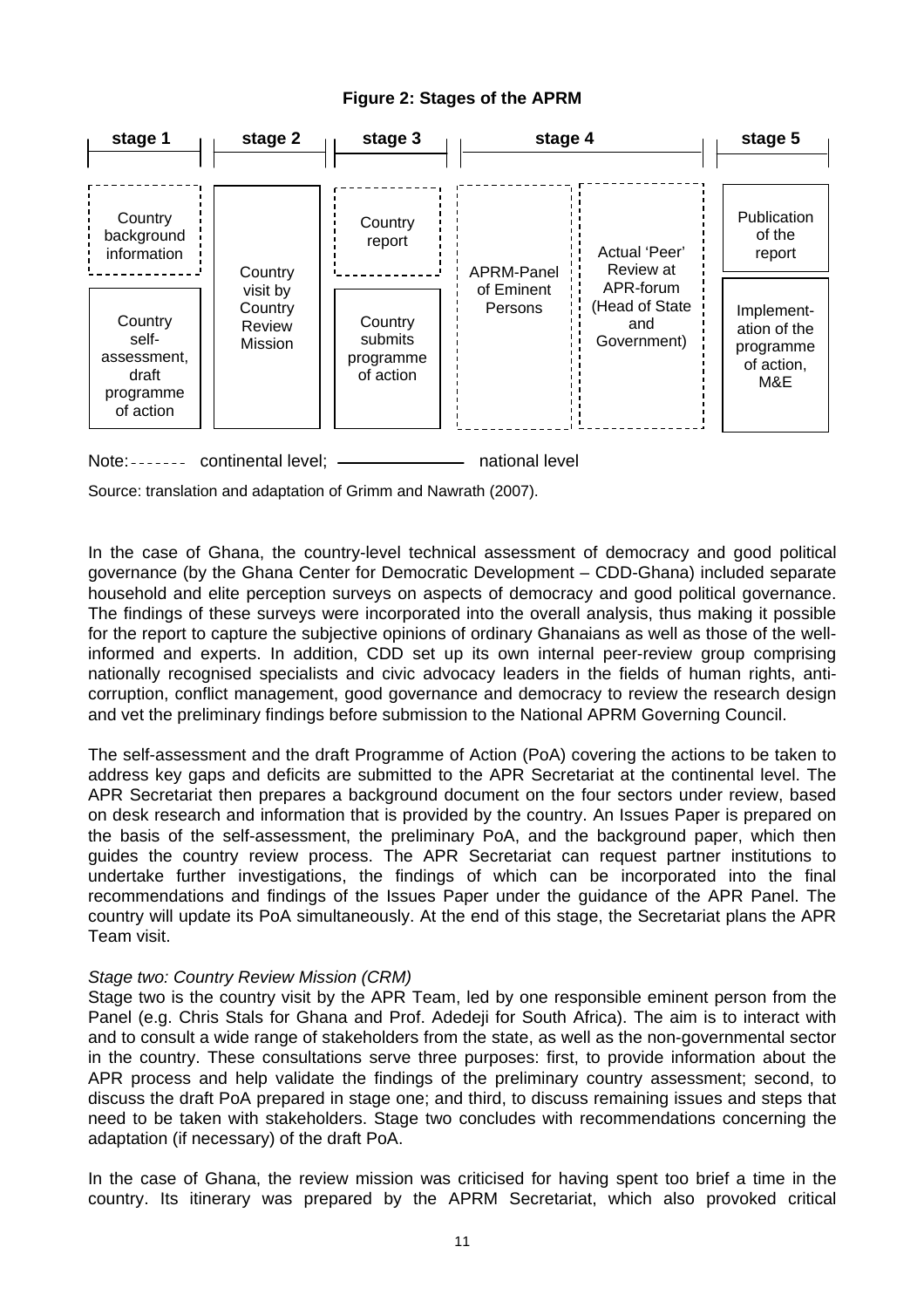commentary. However, the team under Chris Stals: (a) stimulated media attention surrounding the APRM process in Ghana; and (b) witnessed a discussion in the House of Chiefs in Kumasi, during which it became clear that traditional rulers were not democratically elected representatives (which helped to sharpen the comments of the CRM on chieftaincy issues in the APRM report).

#### *Stage three: Review Report*

On the basis of the visit and the prepared documents, the country team prepares a country report. As stated in the APR base document, this report 'must be measured against the applicable political, economic and corporate governance commitments made' (AU/NEPAD, 2003e: para 20). This report is discussed with the government of the country, along with recommendations, and the reactions of the government are then included as an annex in the team's country report. The country is required to work the recommendations, as well as estimated capacity and resource requirements, into the PoA. Stage three ends with the final PoA and the Country Review Report.

Ghana's report was written by the Governing Council, consisting of civil society representatives only. This enhanced the credibility of the report greatly. Furthermore, several validation workshops were held with civil society groups and government, in order to ensure that public opinion was reflected. This may have provided a very good opportunity for the public to scrutinise the report, but it does not guarantee checks and balances in the reviewed country.

The government's response to the Review Report can, however, serve as an incentive for improving performance, especially if the media and pressure groups pay attention to the government response and follow up on the fulfilment of its promises to redress identified governance gaps and implementation of related programmes.

#### *Stage four: Peer Review*

Both the country report as well as the final PoA are sent to the APR Panel of Eminent Persons. At this point, the Panel – supported by the secretariat – takes over the process, reviews the report and makes recommendations for policy reforms. The report, including the recommendations, is then handed over to the APR Forum. The Forum discusses the report and communicates actions deemed necessary to the national institutions in the reviewed country. Other participating governments are then required to provide support and assistance to the reviewed country in terms of implementation; a requirement that is not further specified. At the same time, development partners are urged to assist the country under review in rectifying remaining problems. If the government is not willing to address problematic issues, peer pressure is meant to be applied.

Ghana's President Kufuor was reported by observers to have been 'quite nervous' before the peer review – interestingly, since the report was later lauded as a showpiece for the seriousness of Ghana's government to tackle the country's challenges. It represented a break with past practice to not discuss internal problems at the continental level.

#### *Stage five: Publication of reports*

In the final stage, the APR country report and the national PoA are made public, and are given to the AU, the Pan-African Parliament, the respective Regional Economic Community, the African Commission on Human and People's Rights and other relevant bodies. It is envisaged that this publication is released six months after the APR Forum first considered the report, and it can thus take up to one year after completion of the self-assessment until the final APR report is published. With this publication, the first cycle of the APR process is officially completed and implementation of reforms should begin.

The implementation of the issues tabled in the national  $PoA - a$  quasi-sixth stage – is central. These documents are meant to address problems identified in the review, as well as providing guidance to the government towards its priorities and actions (AU/NEPAD, 2003d). Within each stage of the base review, the guidance given is comprehensive but rather general in nature, and the translation of general rules into concrete measures and institutions at country level differ. The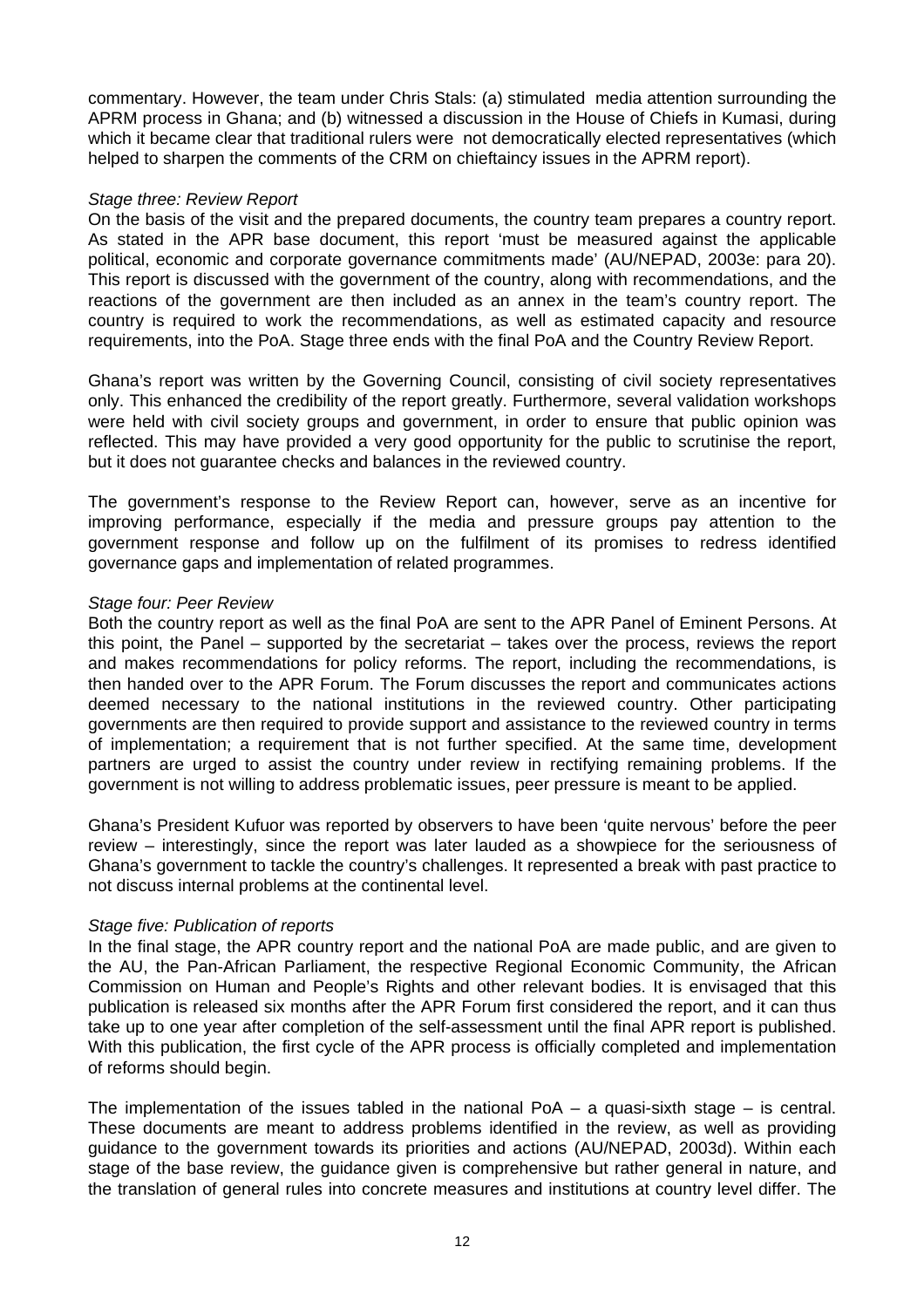<span id="page-18-0"></span>following section gives more information about the case of Ghana (as best practice thus far) and refers to other cases where possible.

## **3. APRM reports**

The APRM's aim is to discuss all relevant issues, however we need to take a closer look to assess whether the issues have been addressed adequately.

### *3.1 The range of topics discussed in participating states*

As stated above, the APRM aims to be a comprehensive assessment of governance in a country under scrutiny. In practice, however, some issues are not given enough attention or are not mentioned at all due to structural negligence in the template questionnaire. Some areas, such as agricultural policy, the formal sector, or environmental issues are not focused upon in the exercise, despite their overall importance to large segments of African populations. Some of the gaps – such as coverage of agricultural issues – have been acknowledged by actors on the ground, however, and are likely to be changed in the next round of reviews. The APRM's tools (the review itself) shall be subject to revision every five years – and are thus likely to be revised in 2008. Oversight of certain issues may also be due to the APRM's principal purpose of stock-taking as opposed to identification of potential challenges.

In the case of Rwanda, there is a telling silence around the final report, which is not available on the APRM website. APRM structures do not regard the process in Rwanda as having been conducted properly, and there are a number of critical points regarding content: the selfassessment was criticised as having ignored the actual situation on the ground and simply stipulating government policy as reality (specifically with regard to inter-country conflict, where the war in Eastern Congo was not reflected). Process was also an issue, as the self-assessment in Rwanda was largely government dominated (LDGL, 2007) – if not government controlled and fudged (Jordaan, 2006). This would seem to indicate that 'punishment' by the APRM happens via peer pressure, not publicly announced sanctions. More noticeably, peer pressure was applied in the case of the Rwandan report only at the fringes of the AU summit. The Heads of State and Government present in the APRM Forum refused to discuss the Rwandan report with an envoy of President Kagame – the country's foreign minister – instead of their 'peer', the President himself. The discussion therefore took place six months later, with President Kagame being explicitly requested to present the report to the Forum himself. The silence that fell over the Rwandan report to some degree prevents Rwanda from fully taking credit for the fact that it was among the first countries to have conducted the review.

Kenya, on the other hand, had to face some delays in starting its review process after a continental mission found that the country was technically ill-prepared to conduct a meaningful peer review. The critical issue in Kenya was the national steering committee for the process and its composition: it was unclear how the committee could operate independently, and later on, the committee was mired with internal conflict. It was encouraging for future processes, however, that the continental structures asserted their independence and maintained their quality-control standards.

Even in the case of an internationally-acclaimed good performer, South Africa, the Country Review Mission had to assert its independence in order to include its own findings in the Country Report. In the case of the yet-to-be-published South African APRM report, the Country Review Mission – to the dislike of the government – included contested issues, such as xenophobia (with regard to citizens of neighbouring countries), that had not arisen during the national self-assessment. And to the chagrin of the government, some minorities in South Africa (such as the sexual minority) were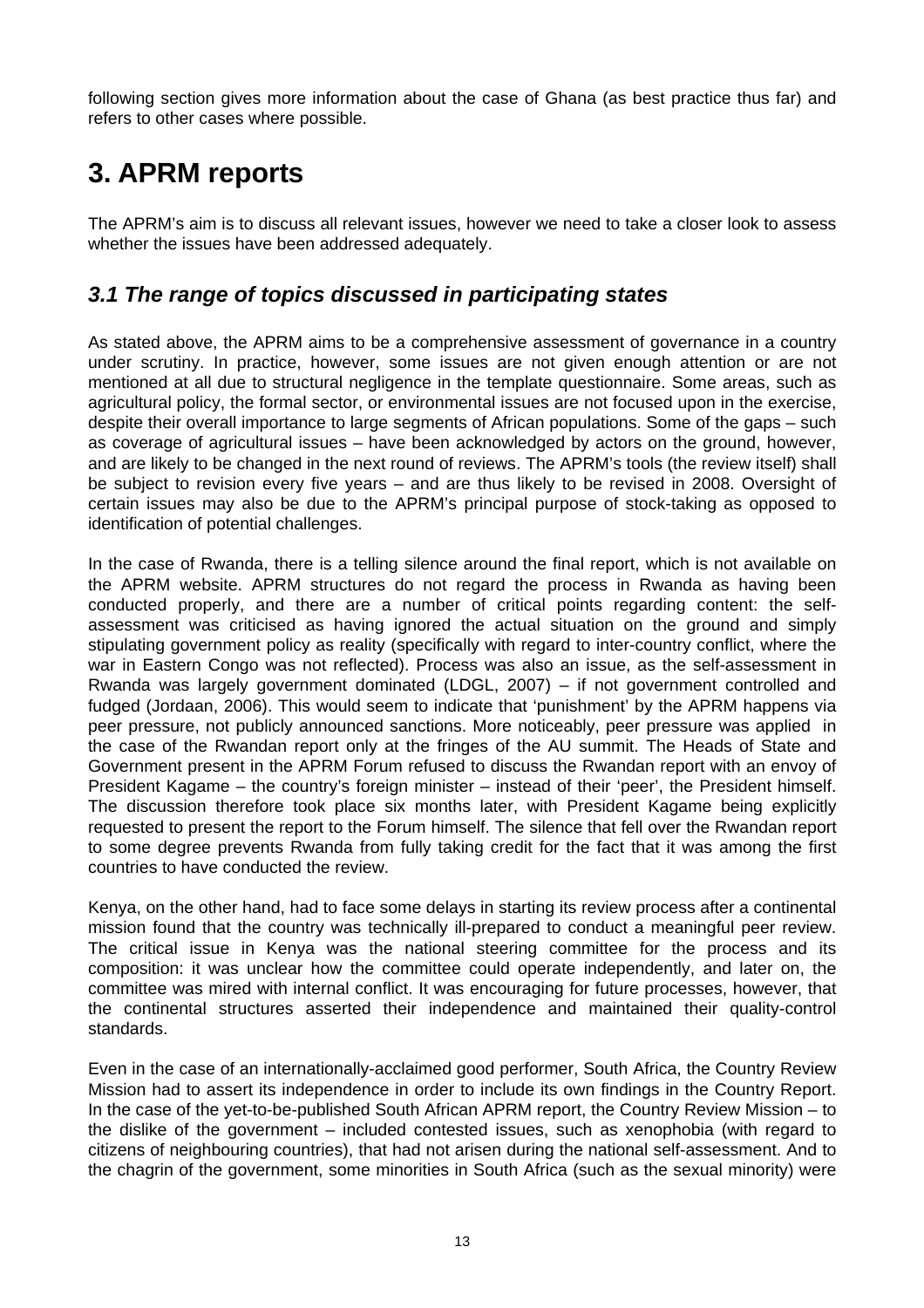<span id="page-19-0"></span>well organised and very vocal; they managed to gain sufficient attention, asserting their right to 'freedom of expression' in political discussions.

## *3.2 Ghana's APRM report*

To date, Ghana is regarded as best practice in the APRM. The remainder of this paper will therefore focus mostly on Ghana's relatively comprehensive Country Report and PoA, to illustrate the prospects and challenges of implanting meaningful governance reforms in Africa under NEPAD-APRM.

The Ghana report captures the country's peaceful development in a turbulent region and points to its progress in institutionalising democratic governance. It also provides a critical assessment of the country's present governance and social development situation, covering a number of issues in some detail.

Box 4 outlines the four thematic areas and gives a brief overview of the APRM findings for Ghana. It is not meant to be comprehensive, but rather indicates the diversity of issues that are critically covered.

As previously stated, the continental questionnaire can be partially customised or modified to fit particular country conditions. In Ghana's case, there was a shift in emphasis from some items in the continental questionnaire to others deemed more relevant to the country. For example, the questions concerning intra- and inter-country conflicts in the thematic area of democracy and political governance were deemed non-applicable in Ghana's case. Intra-country conflict in Ghana was often seen as rooted in succession conflicts in chieftaincies or around elections campaigns, therefore the questionnaire was consequently modified in order to fit the Ghanaian situation.

Nonetheless, critics have pointed to the omission of some key topics in the APRM questionnaire and hence the national exercise. A South African think tank has claimed, for example, that topics such as international humanitarian law, child soldiers, press freedom and the very controversial issue of the rights of sexual minorities were not covered at all or insufficiently in the Ghanaian report (SAIIA, 2006), which was the first to be published. And, as noted above, further emphasis on issues around chieftaincy was added to the Ghana report by the ARPM Country Review Mission (which confirms the Mission as an important factor in the APRM exercise). An international 'shadow report' on peer review also critiques the Ghana assessment for its focus on governance instead of human security (AHSI,  $2004$ )<sup>11</sup>. However, the very evidence of African civil society's engagement with the Ghanaian process can be regarded as progress in the rationale of peer review; it suggests the possibility that the idea of 'peer review' is catching on with the African populace.

<span id="page-19-1"></span><sup>&</sup>lt;sup>11</sup> AHSI is a network of seven African non-governmental research organisations. Eight countries were chosen for a review of aspects explicitly related to NEPAD and the APRM. The countries were: Algeria, Ethiopia, Ghana, Kenya, Nigeria, Senegal, South Africa and Uganda. See <http://www.africanreview.org/>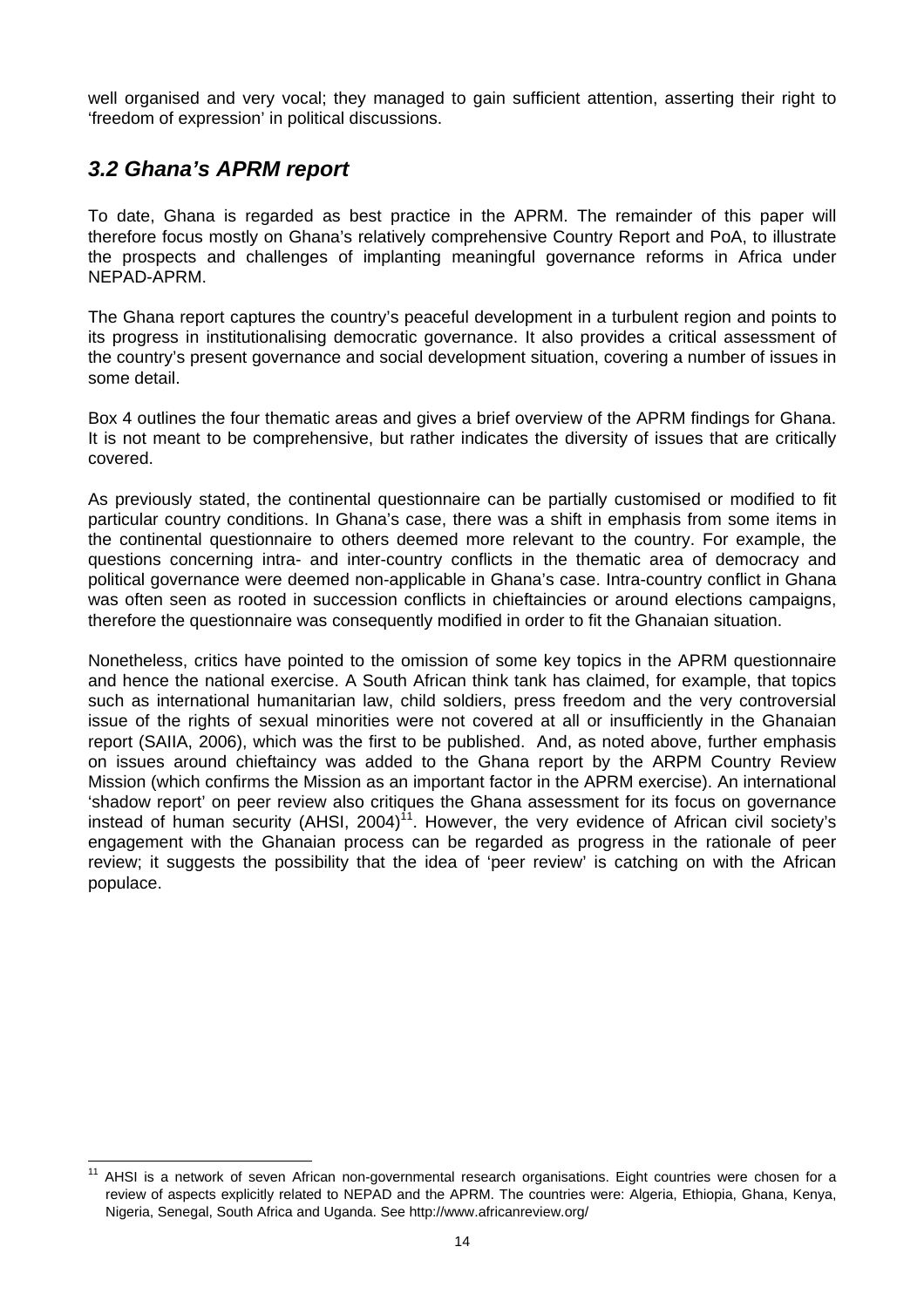#### **Box 4: Overview of issues in the four thematic areas of the Ghanaian APRM**

#### **1. Democracy and political governance**

- Concerns exist regarding the inadequacy of resources, notably the human, financial and logistic al capacity of the Electoral Commission;
- The sustainability of the Electoral Commission's funding is questionable, as it is donor dependent;
- Parties lack internal democracy, which may have a potential long-term effect of weakening democracy in the country;
- Representation of women in politics is low.
- **2. Economic governance and management**
- Performance of the economy is weak and goes hand in hand with high vulnerability towards external shocks in the world economy and sub-regional political instability;
- Internal capacity in economic and fiscal management is low;
- Ghana is highly indebted and depends on external resources for financing government development expenditure;
- The level of export diversification is low.

#### **3. Corporate governance**

- Awareness of corporate governance in general, and of corporate social responsibility in particular, is low;
- Corporate governance institutions in finance, human and institutional terms are underdeveloped;
- The respective roles of the public and private sector are unclear;
- Difficulties in access to finance, domestic-resource mobilisation and support offered to small and medium enterprises remain.

#### **4. Socio-economic development**

- The level of decentralisation and governance capacity is still low;
- The ability of parliament to perform its representative, legislative and oversight functions is limited;
- Progress in the structural transformation of the economy to foster growth and stability is slow;
- Cumbersome government requirements are serious obstacles to business development;
- Quality and availability of health services is unsatisfying;
- School enrolment and retention is low, especially in the Northern regions of Ghana; and
- Corruption in the public sphere, at both the national and regional levels remains a major governance problem in Ghana.

Source: Own summary of the APRM report.

#### **3.2.1 The APRM's analysis of Ghana's democracy and political governance**

As mentioned above, the Ghanaian APRM covers a wide range of issues, however the critical question is whether all the right issues were covered. To evaluate this, it is necessary to compare statements by Ghanaian stakeholders concerning specific findings of the APR report. In order to explore the issues mentioned in the APRM and to examine how they have been approached, the following focuses on the thematic area of democracy and political governance and takes it as an example.

The objectives and critical issues in the APR report regarding democracy and political governance cover a variety of aspects, including constitutional provisions and the practice of democracy, institutional capacity, the delivery of public services, the electoral process, and the performance of governance institutions at the various levels of the governance system. In this context, the often unclear role of chieftaincy, uncertainties of land tenure, at times practically limited and violent political competition, efficiency and effectiveness of the public sector, wide-spread corruption and the often insufficient protection of women's and children's rights are main issues. The Ghanaian report appears to have addressed most of the issues, as was largely confirmed in interviews with stakeholders from civil society and public institutions in the country between February and April 2007.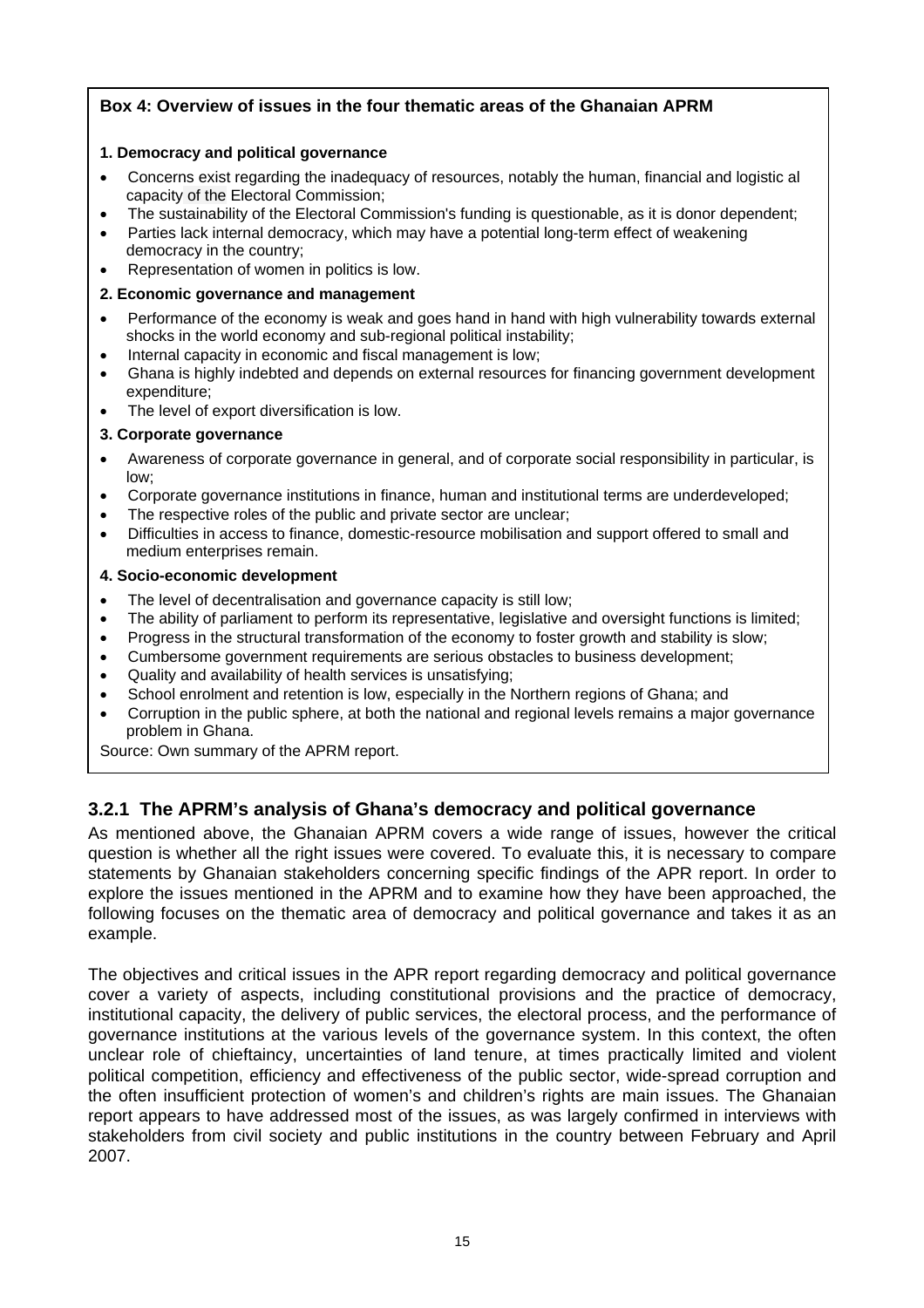The APR report reflects most of Ghana's internationally discussed development issues. The most significant governance gaps frequently mentioned in expert studies are issues organised around electoral and political processes, corporate governance, separation of powers, checks and balance among state institutions (in particular the insufficient role of parliament in country governance and dominance of the executive), public administration and the civil service, anti-corruption mechanisms, and the rule of law (Global Integrity, 2006; SAIIA, 2005). Further issues are human rights, socio-economic development, agriculture, energy supply and the informal sector.

#### **Box 5: Illustrations of details reviewed in the Ghanaian APRM report**

Some aspects of the Ghana report illustrate the degree to which APR assessment and recommendations shed light on the political system, how it functions on a regular basis, and the human-rights situation in the country.

#### *Political system:*

In the political realm, the presidency is described as having overwhelming and largely unchecked powers. This is aggravated by the weak role of parliament and the fact that the President appoints a majority of his ministers from here, making them simultaneous members of both the executive and legislative branches of government. In addition, parliament possesses insufficient control over the national budget. And the judiciary suffers from financial dependence on the government and from a lack of resources (Global Integrity, 2006: 3). The role of parliament is discussed excessively in different parts of the APR report. Area two concentrates on the 'separation of powers, including the protection of […] an effective Parliament' (APR Secretariat, 2005: 29ff). *Inter alia*, it recommends to the provision of 'appropriate capacity to Parliament Committees enabling them to perform their functions efficiently in overseeing and providing effective checks and balances against the Executive' (APR Secretariat, 2005: 32). Concerning the financial oversight role of parliament, the APR Panel recommends that 'institutional and organisational changes to facilitate an enhanced oversight role for Parliament in the public finance arena' (ibid.: 76) are put in place with regard to corporate governance.

#### *Political processes:*

Concerning electoral and political processes, one of the most pressing issues discussed is the unregulated political party financing. The Political Parties Act (2000, Act 574) neither secures state funding for political parties nor places limits on donations to political parties and their campaign spending. Inadequate political independence and capacity constraints on the electoral commission are regarded as additional bottlenecks (Global Integrity, 2004: 3). The APR report indicates that 'requirements for the disclosure of related party transactions are adequate, enforcement and oversight capacities for implementation of the same are weak' (APR Secretariat, 2005: 111). The PoA makes reference to this problem of inadequate resources for governance institutions and, as the expected output under objective four in the area of democracy and political governance, calls for a credible funding formula for nonexecutive branch governance institutions.

#### *Human rights:*

Human-rights watchdog organisations in Ghana, such as CHRAJ, are thought to be under-funded. The effectiveness of CHRAJ is additionally undermined by a lack of power to prosecute. Capital punishment is still practiced in Ghana; women in Ghana face more hardships than men in all measurable areas – the treatment of so-called witches is one of the most striking examples of the treatment of women, where those accused of witchcraft face the possibility of being lynched or even murdered; child labour is widespread (SAIIA, 2005: 31ff). Gender and human-rights issues are discussed in objectives eight, nine and ten of the democracy and political governance thematic area and reflected in the PoA (APR Secretariat, 2005: 38ff).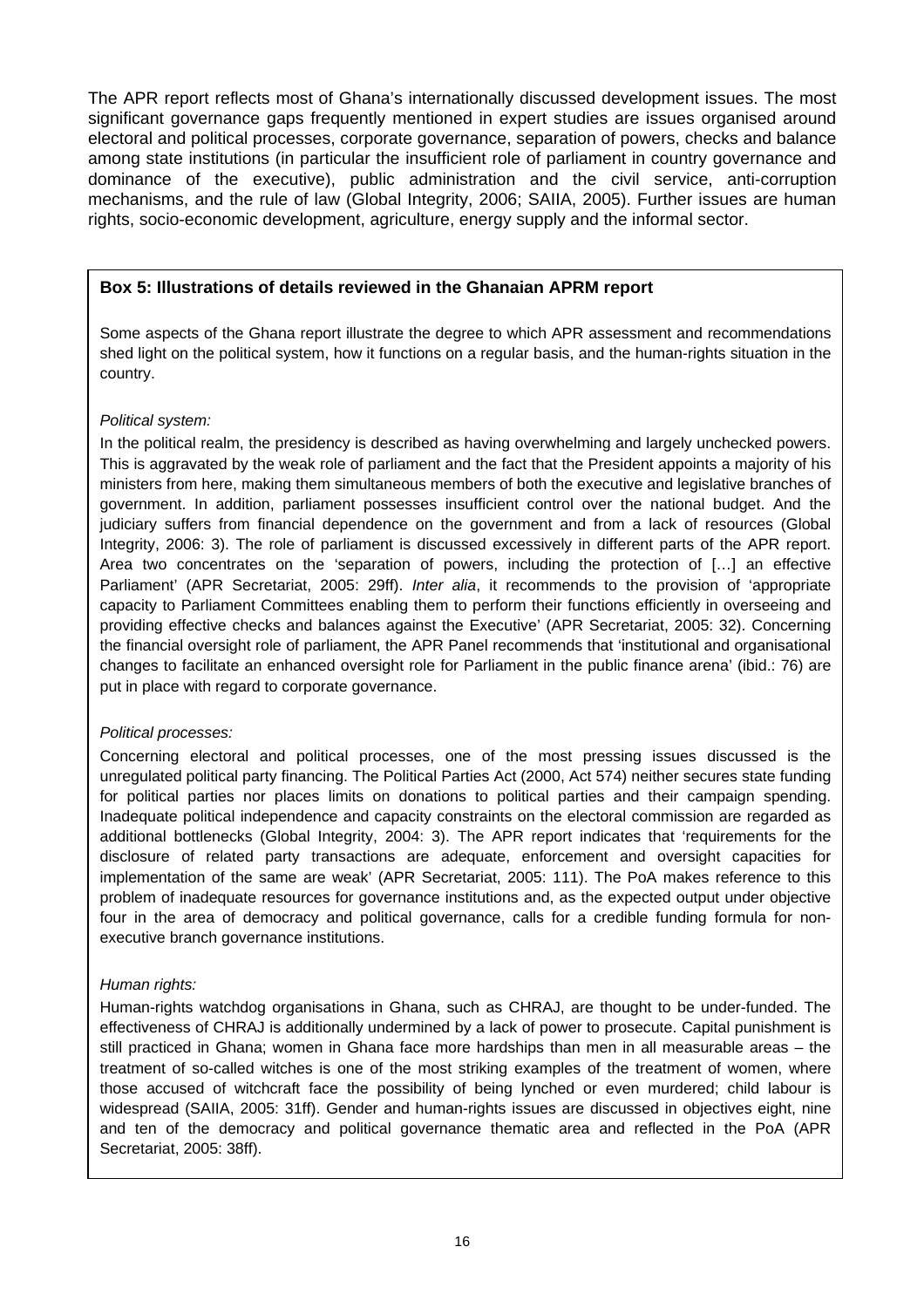As illustrated in Box 5, democracy and political governance issues are assessed differently by the APRM, important stakeholders in Ghana<sup>12</sup> and by international publications.

Findings of the self-assessment and the CRM, the recommendations of the APR Secretariat, and planned activities of the PoA do not always match, and are not coherent in all cases; some issues of the self-assessment or recommendations do not feature in the PoA and vice versa. For instance, the PoA calls for the establishment of an early warning system and sub-regional security, which are government policy, but neither feature in the self-assessment or the recommendations of the APR Secretariat. The ratification and adoption of several UN protocols to promote and protect the rights of children, on the other hand, are not present in the PoA. Rather, the PoA brings up other important issues such as the elaboration and implementation of a 'policy on child prostitution and pornography' (APR Secretariat, 2005: 186), but does not respond to the point made in the self-assessment and recommendations.<sup>[13](#page-22-1)</sup>

#### **3.2.2 Over-arching issue of corruption in Ghana's report**

The problem of corruption features quite prominently as one of the eight 'salient over-arching issues' in the Ghanaian APR report (APR Secretariat, 2005: 139). Corruption is covered in three of the four thematic areas in the report, and it highlights a number of deficiencies in the Ghanaian system to a laudable level of (critical) detail, including policy recommendations.<sup>14</sup>

Corruption is seen as a major governance problem and is perceived by Ghanaians as prevailing at the national and regional level. For these high levels of perception, the country self-assessment under the APRM itself made reference to the findings of previous surveys, including one by the Ghanaian think tank CDD which showed that 75% of the households surveyed agreed to the statement that corruption was a national problem, above all, in the public sector. Named causes included low wages and bad internal management practices (APR Secretariat, 2005: 36). The country report lists non-transparent administrative procedures, weak codes of conduct, a gift-giving culture, nepotism, patronage and lack of public perception of corruption as a criminal act as further causes (ibid.: 77).

Three main shortcomings in the fight against corruption were identified in the Ghanaian APRM, based on which subsequent recommendations are given. These points reflect the key issues identified in the general literature on corruption and in specific reports on corruption in Ghana.

Firstly, the absence of a comprehensive legal framework is cited; corruption is dealt with in many different statutes. Ghana has signed the UN convention against corruption as well as the AU convention on preventing and combating corruption, but still has not ratified and incorporated them into domestic law. The APR Panel therefore accepted the recommendation for a binding timeframe concerning the outstanding ratifications and the enactment of the pending Whistleblowers Act, as well as a Freedom of Information Bill. Demand for the latter ranks very high on civil society's agenda, as the APRM's CRM revealed (APR Secretariat, 2005: 16f, 37f, 79).

Secondly, the three public integrity institutions, namely the Accountability Office within the Presidency (established in 2003), CHRAJ, (established according to the new constitution in 1993) and SFO (established by an act of Parliament) face problems regarding human and material resources, logistics and infrastructure. The absence of a governing board, as well as a tenured Executive Director within the SFO, the institution in charge of more serious offences, is identified

<span id="page-22-1"></span><span id="page-22-0"></span>

 $12$  Interviews were conducted in the context of a study by DIE in early 2007, as mentioned at the start of this report.<br>
13 The CRM criticised Ghana for failing to ratify two UN protocols on sexual exploitation of childr in armed forces, and also the Convention on Human Trafficking. The APR Panel consequently recommended adaptation of the respective UN documents – more precisely suggesting a binding time-frame to accede or ratify to

<span id="page-22-2"></span>UN instruments on the rights of the child. 14 Corruption in the country report is mainly dealt with under objective 7 (*fight corruption in the public sphere*) in the area of democracy and political governance, and under objective 4 (*combat corruption in public administration and money laundering*) in the area of economic governance and management. Corruption-related issues in other areas (e.g. business supply-side or money laundering) are not covered in detail, but reference is made whenever relevant.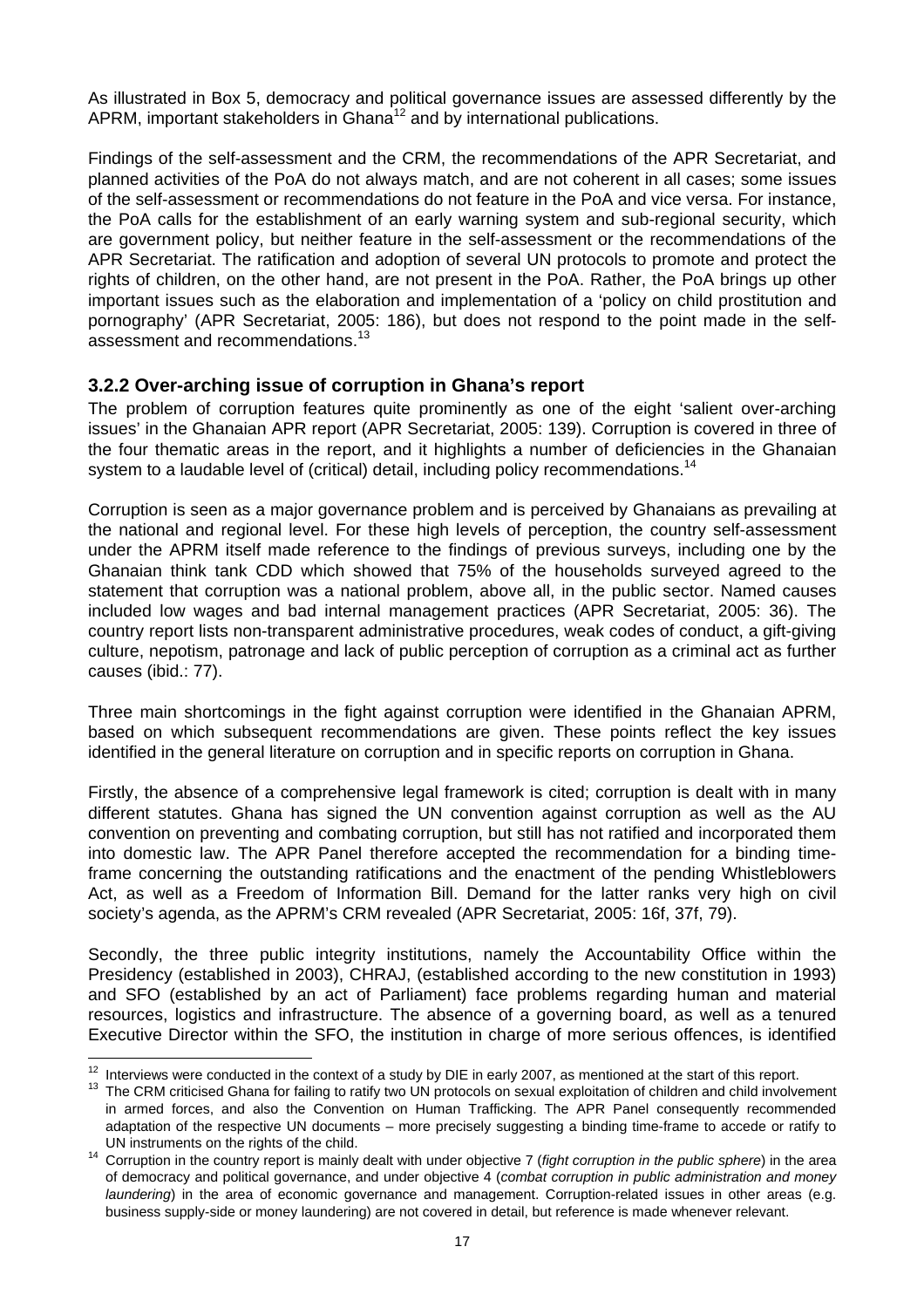<span id="page-23-0"></span>as a major deficiency.<sup>15</sup> The SFO is faced with 'serious capacity constraints and an inability to prosecute officials directly' (APR Secretariat, 2005: 79).

Thirdly, the institutional dualism of CHRAJ and SFO, both mandated with fighting corruption, is explicitly criticised and the APR Panel recommends the establishment of a 'central organ within the government […] conferred with exclusive jurisdiction to fight corruption' (APR Secretariat, 2005: 37). Another recommendation given was to increase public spending on awareness-raising and educational programmes concerning corruption. The panel expressed particular concern about the high level of perceived corruption in the judiciary, and the difficulty of producing evidence to back claims of corruption within the institution. It therefore recommended 'investigating the basis of the perception and the gravity of the difficulties, using independent bodies if necessary' (ibid.: 79). The work of the Ghana Anti-Corruption Coalition (GACC), which is made up of CSOs and governmental agencies, is cited as important in the country self-assessment, e.g. as its plan to combat corruption has been included into the GPRS II. In conclusion, the recent efforts of the government to fight corruption are recognised in the country report but judged as not being sufficiently effective, hence the call for an intensified campaign (ibid.: 141).

Having correctly identified the major issues on corruption, the PoA seeks to address these issues through various measures. It asserts the importance of a comprehensive anti-corruption legislation, seeks improvements in the law on public-official asset declaration and stricter compliance with public procurement procedures (APR Secretariat, 2005: 182ff). This is a commendable and politically sensitive statement, which has apparently struck a cord with government. In its response to the country report and PoA issued by the APR Panel, the government disagreed with the statement that 'serious concerns have been raised […] about the inquisition-like power of the SFO to buy incriminating evidence to use against them'. It replied sharply that:

Government is rather taken aback at the language and import of the statement in respect of such an important anticorruption agency. Secondly, nowhere in the Ghana Country Self-Assessment Report was such a statement made or even suggested. Thirdly, the Country Report did not provide any evidence in support of the statement (APR Secretariat, 2005: 149f).

At the APR Forum in Khartoum on 22 January 2006 (stage four of the APR), President Kufuor highlighted the fact that government established a Ministry of Public Sector Reform with the mandate to enhance service delivery, fight corruption and look into wage structures, which have been cited as causes of corruption. Thus, despite strong negative reactions, the report has had public resonance and has triggered some actions by government – even if these can be regarded as cosmetic. At any rate, the reaction provoked from government has indirectly heightened public awareness about the problem of corruption in Ghana ('if government reacts that way, there must be something to it').

## **4. Follow-up and implementation of APRM issues**

The APRM is at a relatively early stage, and thus evaluations of its implementation must be tentative. Many of the interventions that the APRM entails do not lend themselves to quick fixes and would require longer-term engagement. Nonetheless, in terms of the state of implementation, the level of institutionalisation of APRM structures for follow-up, and the role of different stakeholders within implementation, one can state that: 'implementation seems to be the weakest point of Ghana, and indeed of the entire African continent, although this is the stage that makes the desired transformation into reality' (Opoku, 2006: 42). At least in the case of Ghana, this assumption is shared by numerous stakeholders, who identified implementation as one of the challenges and critical factors in the Ghanaian APRM (Grimm et al., forthcoming).

<span id="page-23-1"></span><sup>&</sup>lt;sup>15</sup> The board has subsequently been established; yet its overall purpose for the institution was challenged in interviews. Permanent directors, to the contrary, had not been appointed until the time of research in Ghana (April 2007).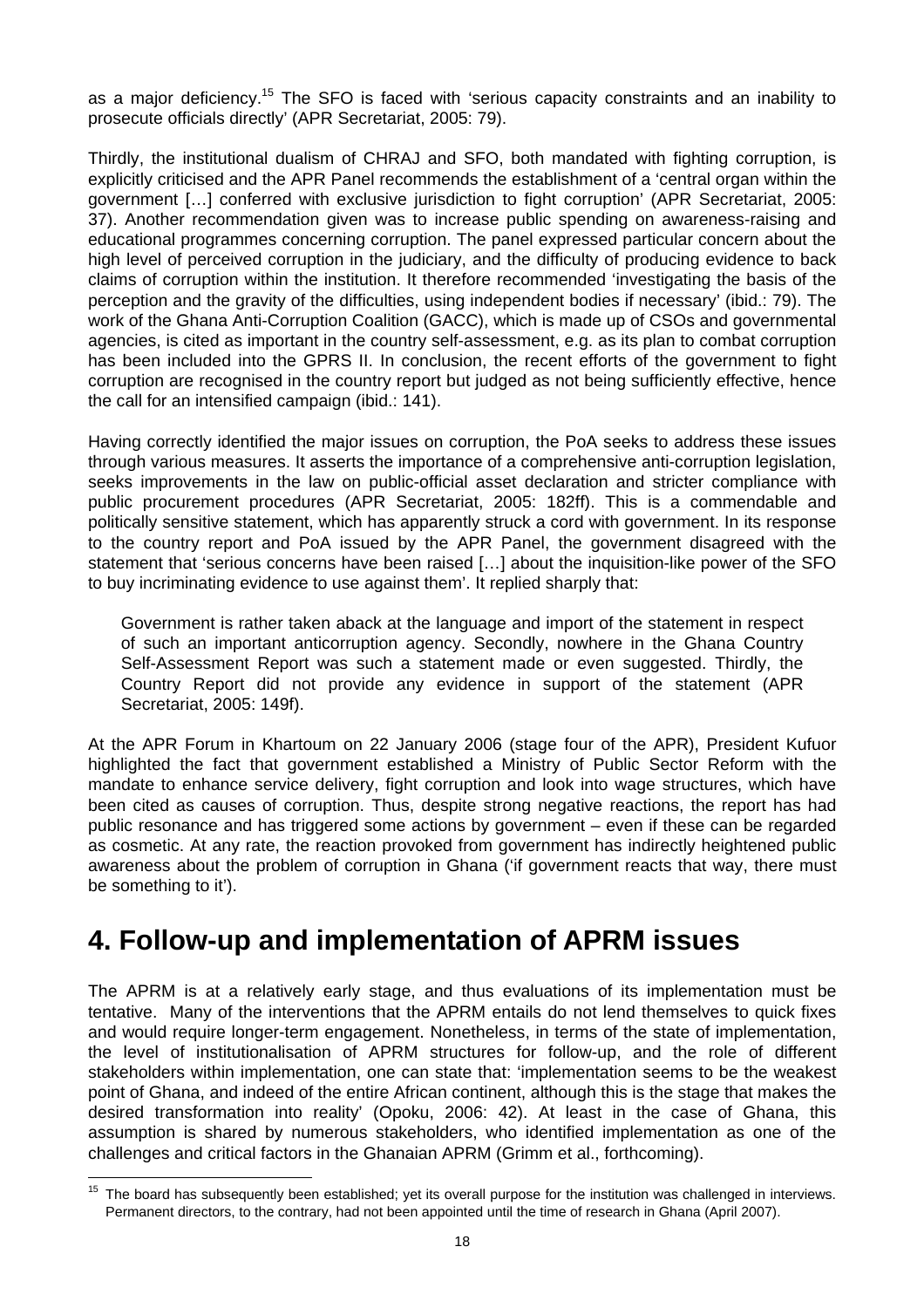<span id="page-24-0"></span>Before discussing possible reasons for that conclusion, the following section will sum up the findings concerning the crucial stage of implementation.

## *4.1 Experiences with implementation in Ghana*

Guidelines for monitoring and evaluating the implementation of the APRM's recommendations – issued by the Midrand Secretariat – have thus far been respected in Ghana; implementation is monitored and both a 6-monthly and an annual report on implementation have been issued by the Governing Council. Furthermore, the President has expressed a desire to install the Governing Council as a permanent monitoring body on implementation.

It is important to emphasise, however, that clearly tracking the causal links between recommendations of the APRM and implementation of the PoA would require more in-depth research on one or a few of the issues raised in the APRM report. What was found, however, was largely anecdotal evidence of action pointing to a possible causal link with the APRM recommendations.

Follow-up is the biggest challenge. One possible reason for the slow progress could lie – among other things – in a lack of political commitment. However, beyond this black-box term of 'political will', a more tangible explanation might be found in the serious constraints on the involvement of relevant stakeholder groups; looking at the possible roles of stakeholders in the process, serious obstacles for engagement were found in Ghana.

#### **Box 6: Who can take the agenda forward in Ghana's public debate?**

While implementation of the APRM's PoA is a matter relating to the executive's determination and capabilities, institutionalised monitoring and public pressure can be expected to focus attention. The institutionalisation of the APRM's follow-up in Ghana can build on existing state institutions like CHRAJ and the National Commission for Civic Education (NCCE), which already provides regional administrative support to the Governing Council. Yet capacity constraints are vast, and going down to the district level in monitoring implementation – as planned – would be a very ambitious step that would require a significant increase in funds and human resources.

#### *Parliament's role*

One must conclude that implementation of APRM recommendations concerning the strengthening of parliament's role (as both object of recommendations and subject in implementation) is one of the weakest points. Consequently, parliament's oversight potential is far from being achieved, which is arguably one of the reasons for the APRM's creation. Government argues that a number of changes would require constitutional amendments that demand a referendum. However, little appears to have been done to implement this either.

#### *Civil society's role*

There are similar shortcomings in performance  $-$  albeit on a different level  $-$  for civil society organisations. Opoku (2006: 42) describes civil society's potential in implementation as follows:

Above all, civil society need to be proactive, show interest in the process and demand for progress report on status of implementation from both the Governing Council and Government and also fulfil their obligations to make the implementation successful (Opoku 2006: 42)

But it seems that the APRM is one document among others for civil society, which they only occasionally refer back to. There was also no indication of the sustainability of the (limited) reference made. While most civil society organisations said that they regard the APRM as a valuable process, hardly any made active use of it.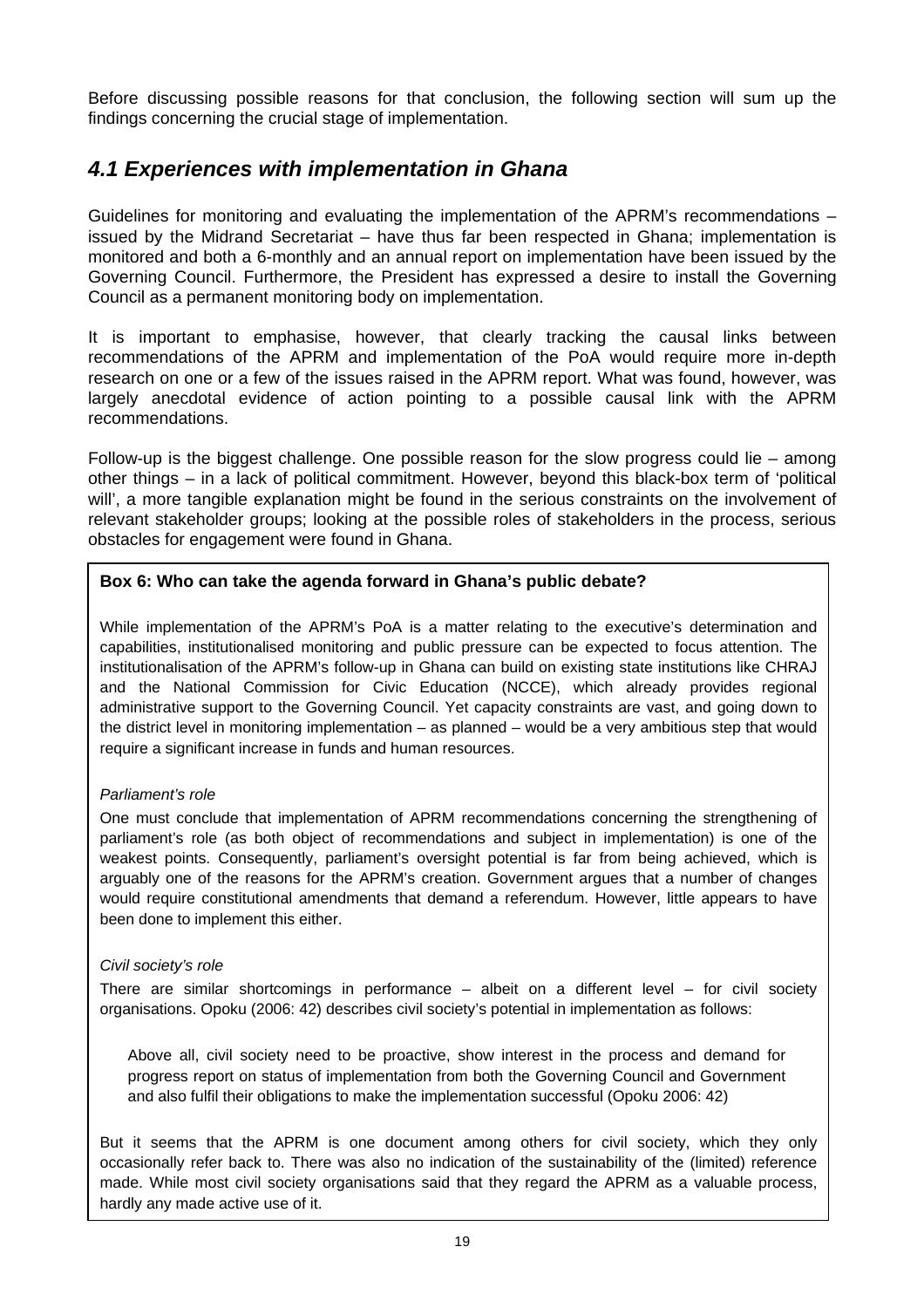With regard to the prerequisites to actively engage stakeholders in implementation, all actors need to meet two requirements for any meaningful engagement in the process itself, namely: (a) a basic level of information; and (b) a basic level of capacity to engage in a process. In interviews it was regularly stated that civil society groups in particular, but also public institutions, parliament and even the media in Ghana lack information and capacity. There is a crucial link between knowledge, capacity and reference to or engagement with the APRM, its recommendations and the PoA (Grimm et al., forthcoming).

#### **4.1.1 Lack of information**

It appears that the knowledge of most Ghanaian stakeholders about the APRM and its follow-up is rather limited:

There is little information to the public on the status of implementation of the PoA. This can create concern that the APR report might suffer the same fate as its predecessors, that is previous development programmes, and even kill interest in the process (Opoku 2006: 42).

The then Ministry of Regional Cooperation and NEPAD, together with the APR Governing Council and the Secretariat, attempted to raise public awareness even after the publication of the country report and the PoA. Yet it must be concluded that the great majority of stakeholders in Ghana – especially outside Accra – have not yet been reached.

A total of 233 people participated in the four workshops on implementation of the APRM organised in 2005 (Team Consultancy, 2005). The choice of workshop locations in different regions of Ghana – Tamale, Kumasi, Koforidua, and Accra – reflects a desire to spread information throughout the country. These workshops, held after the completion of the APR process throughout September 2005, focused on explaining the methodology of the review process and provided information about the issues raised in the report. However, they did not go into any depth regarding implementation. This was still the case at a dissemination workshop with about 120 participants held in Upper West (Wa) in February 2007. Expectations of low levels of familiarity with the mechanism could explain this choice of emphasis. However it was also clear that the process was behind schedule.

Data gathered in interviews in Ghana (Grimm et al., forthcoming) seem to confirm the feeling that most CSOs were not reached by information about the PoA and implementation. This includes civil society organisations, even in cases where they appeared to be well informed about the APR process itself and had even been involved in the self-assessment or the CRM. A wide range of stakeholders – particularly beyond Accra (for example Kumasi and Tamale) – did not know that the PoA existed, let alone its content.<sup>16</sup> The National Commission for Civil Education, one of the potential partner institutions for dissemination, also mentioned the problem of missing information and that they had insufficient copies of the report.

#### **4.1.2 Lack of capacity**

The low level of information is mirrored in the rather low degree of engagement of actors in lobbying for or even monitoring of the PoA's implementation. Reasons given for this low engagement were often a lack of capacity and resources – more so in Kumasi and in Tamale than in Accra. The capacity of the Government of Ghana for implementing the PoA is rather weak, which is reflected in its inability or failure to draw up a credible cost-estimate for implementing the Ghana PoA and establishing a formal structure for implementing, or at least coordinating, the implementation of the Ghana PoA. It is further reflected in the weak articulation of the links between and among the various agencies whose jurisdictions cover different aspects of APRM implementation, such as the Ministry of Foreign Affairs, Regional Integration and NEPAD, the

<span id="page-25-0"></span><sup>&</sup>lt;sup>16</sup> It has to be recalled that Kumasi and Tamale are the next biggest and important cities in Ghana after Accra.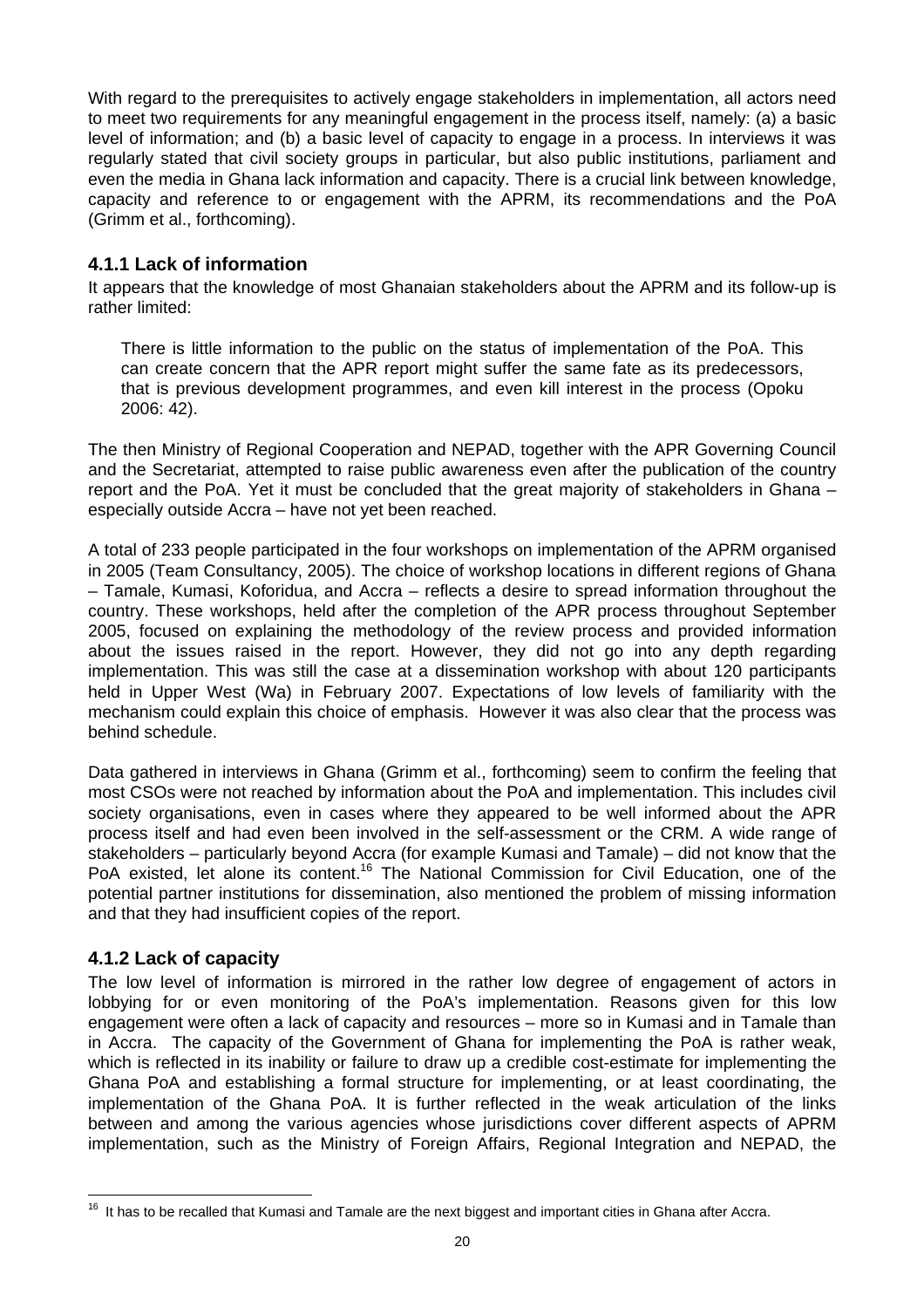<span id="page-26-0"></span>Ministry of Finance, the Attorney General's Office (which is officially responsible for governance reforms), the National Development Planning Commission and other ministries.

These capacity constraints could lead to a situation where even civil society organisations that had been involved in the APRM process and were well informed about it are unable to disseminate their knowledge to the people they represent. There are similar problems for the capacity of parliament which, in the APRM's annual progress report, is included in the section 'Areas with least progress', and states that parliamentarians are not provided with office space, research resources or support staff. The need to enable parliament to perform its functions effectively is also accepted by the Ministry of Parliamentary Affairs (GC, 2007: 30). Thus it can be concluded that the weaknesses in the role of Parliament as a key oversight institution for good political governance and democracy identified in the Ghana APRM report persists. It also means that the potential of the Ghanaian parliament to play a watchdog role over the implementation of the Ghana PoA is far from being realised.

Capacity of other public institutions is equally weak. The capacity of the Ghana APRM Secretariat for monitoring the implementation of the PoA has proved to be weak so far. The APRM-GC and Secretariat have largely lacked the technical and financial capacity to design a technically proficient framework for monitoring, validating its findings with state and civil society stakeholders, and reporting on implementation, in a manner that links various Ghanaian government actions/initiatives and the APRM PoA. The Ghanaian national Governing Council has floated the idea of moving down to the district level and using the structures of the National Commission for Civic Education (NCCE)<sup>17</sup> to monitor implementation. But this is a very ambitious step that would require careful design and a significant increase in funds and human resources; starting with regional capitals or selected pilot districts may be a more pragmatic approach that could provide opportunities for lesson learning.

In summary, Ghanaian stakeholders appear to perceive the APRM as an important document. It has provided opportunities for national stakeholders to review the performance of their governance institutions and processes, and stimulated discussions on some key areas of reform. It is, however, not the key – let alone only – framework of reference for any group. And none of the groups in Ghana are yet making use of the APRM to its full potential.

### *4.2 Development partner engagement*

Development partners, as mentioned above, engage with Ghana in various ways that directly or indirectly link to dissemination, implementation and/or follow-up of the APRM. One of the preferred ways of interaction for the Ghanaian side was budget support, through which capacity constraints can be more systematically addressed without undermining one of the key principles of the APRM, namely, its African ownership.

Donors were unanimous in their praise of the APRM in political terms and appeared to use it mostly in political dialogue. However, donors (as well as some Ghanaian government agencies) did not regard the APRM as the key document for cooperation; the Poverty Reduction Strategy (GPRS) appeared to remain (thus far) the key reference document. Development partners appeared to be concerned with the potential for the Ghanaian government to use the APRM for window-dressing, while some government officials pointed out the need to incorporate the fundingrelevant issues in the GPRS. Improved linkages between the two documents are thus crucial.

Furthermore, donors and development agencies have funded specific workshops and publications of the APR Secretariat. The autonomy of the Ghanaian Governing Council facilitates interactions with donors to some degree (separate accounts etc.), but it can also be seen as one potential

<span id="page-26-1"></span><sup>&</sup>lt;sup>17</sup> CCE is a state body enshrined in the Ghanaian constitution. It is supposed to be a non-partisan organisation and represented in all of Ghana's 138 districts.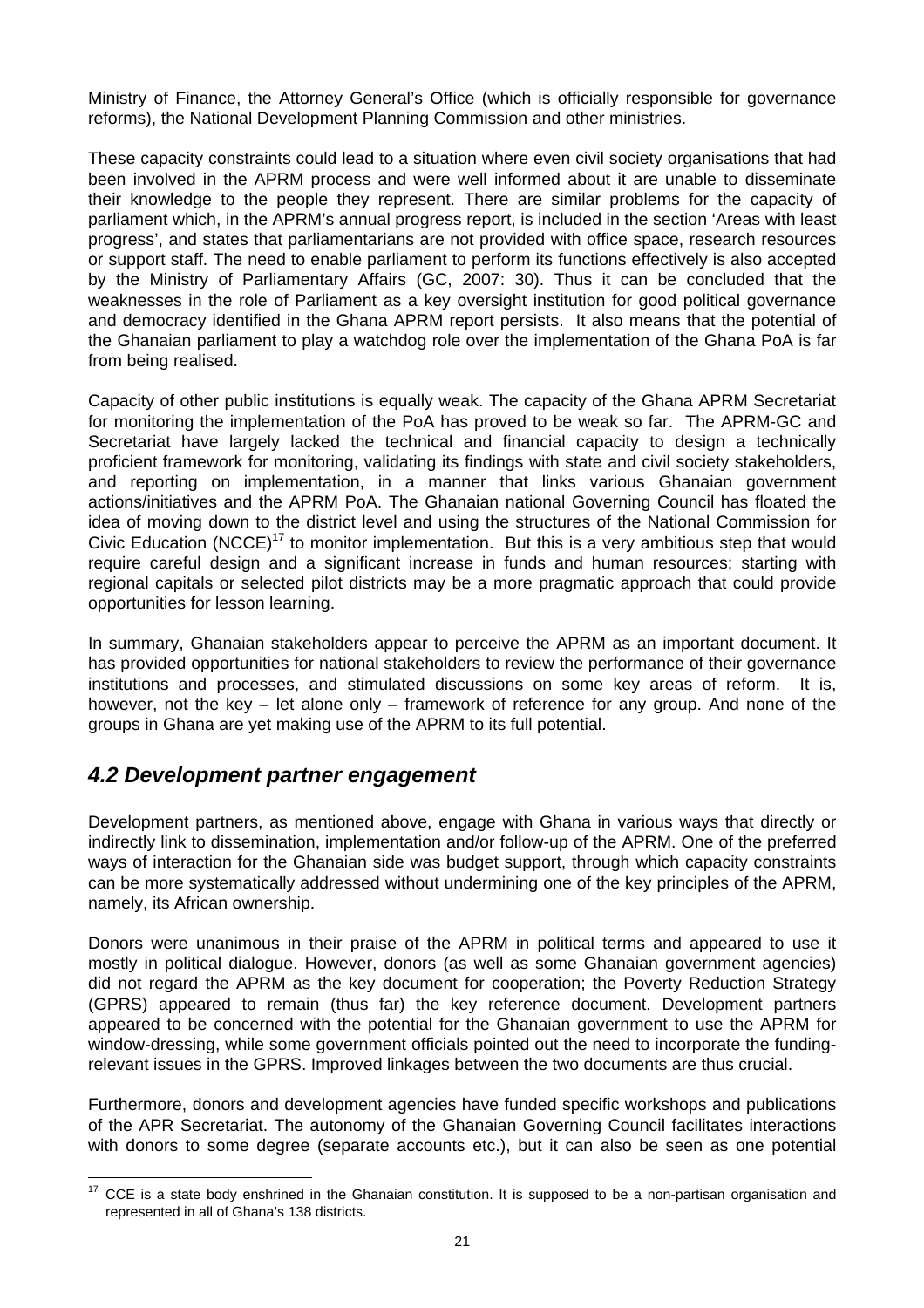<span id="page-27-0"></span>problem. As an autonomous agency, the national APRM structures may not qualify for support under state-to-state cooperation. Flexibility on the donor side is required for direct interactions, if wanted.

Innovative approaches to substantially support the APRM are required. The EU, for instance, attempts to financially reward good performers and support them in their aspiration for further reform. The Commission uses the APRM for its country governance profiles, which are a basis to decide the qualification for additional funding under the Governance Initiative (the profiles are not published and can, as the author of this paper can confirm, be very critical about the situation in African countries). The Governance Initiative was announced in the EU Africa Strategy of December 2005 and further elaborated upon in a European Commission Communication of August 2006. It will be implemented with the start of the  $10<sup>th</sup>$  European Development Fund (2008-2013), therefore no experiences regarding implementation can yet be reported.

## **5. Conclusion and recommendations: Implications for donor engagement**

Discussions at this very early stage of the APRM with regards to its effectiveness to create incentives to strengthen governance resemble debates about whether the glass is half full or half empty. The APRM has some in-built sanctioning mechanisms – not applied to date – but it depends predominantly on soft law, i.e. peer pressure and deliberations between peers.

By focusing at this level, Heads of State are given the incentive to present their policies well to a round-table of peers. Credibility of the continental structure is key to generating donor confidence in the political will of nations to tackle identified shortcomings. Respect of the – few fundamental – rules at continental level will therefore be vital for the future of the APRM. Likewise, respect for its own rules and declarations are paramount for the credibility of regional organisations more broadly. In some instances, and on some issues, the continental structures have shown some teeth. Rwanda, for instance, is unable to fully capitalise on its participation in the review process and attract donor funding for the implementation of its PoA, yet, the challenge of free-riders seeking to acquire the potentially useful badge of 'participant in the APRM' remains constant. Continental structures need to remain vigilant and keep the stakes high – which might suggest the need for staff augmentation at the continental level in the APRM Secretariat. These, however, will need to be predominantly funded by African states so as not to undermine the key credential: African ownership.

The existence of an African structure to which states aspire for accession, and do not automatically belong to, can be regarded as a positive sign. Yet it raises questions as to how to reconcile this with the increasing conflation of NEPAD and the AU, and hence the APRM and the AU. In the case of many participating states, it remains to be seen how serious they are in undergoing the process. Sudan, for instance, has signed the Memorandum of Understanding, and has thereby acceded to the APRM, and its President is thus participating in discussions with the APR Forum (of Heads of State and Government). But it remains to be seen whether continental structures will stick to their principles when it comes to a Sudanese peer review.

Soft-law rationale underlines the 'easy accession' principle of signing up to the APRM process. It is hoped that 'talking the talk' will provide an opportunity for African stakeholders and general public to push their governments to 'walk the talk'. This, however, requires a capable civil society to provide bottom-up incentives at the domestic and continental levels and/or stringent quality control at the peer level. However, such expectations may be questionable in the African context. Civil society has become stronger over the past decade in many countries of sub-Saharan Africa (often helped by advances in communication technology such as mobile phones and computers that enable them to improve their organisation, the fall of the Berlin Wall and its conducive impact),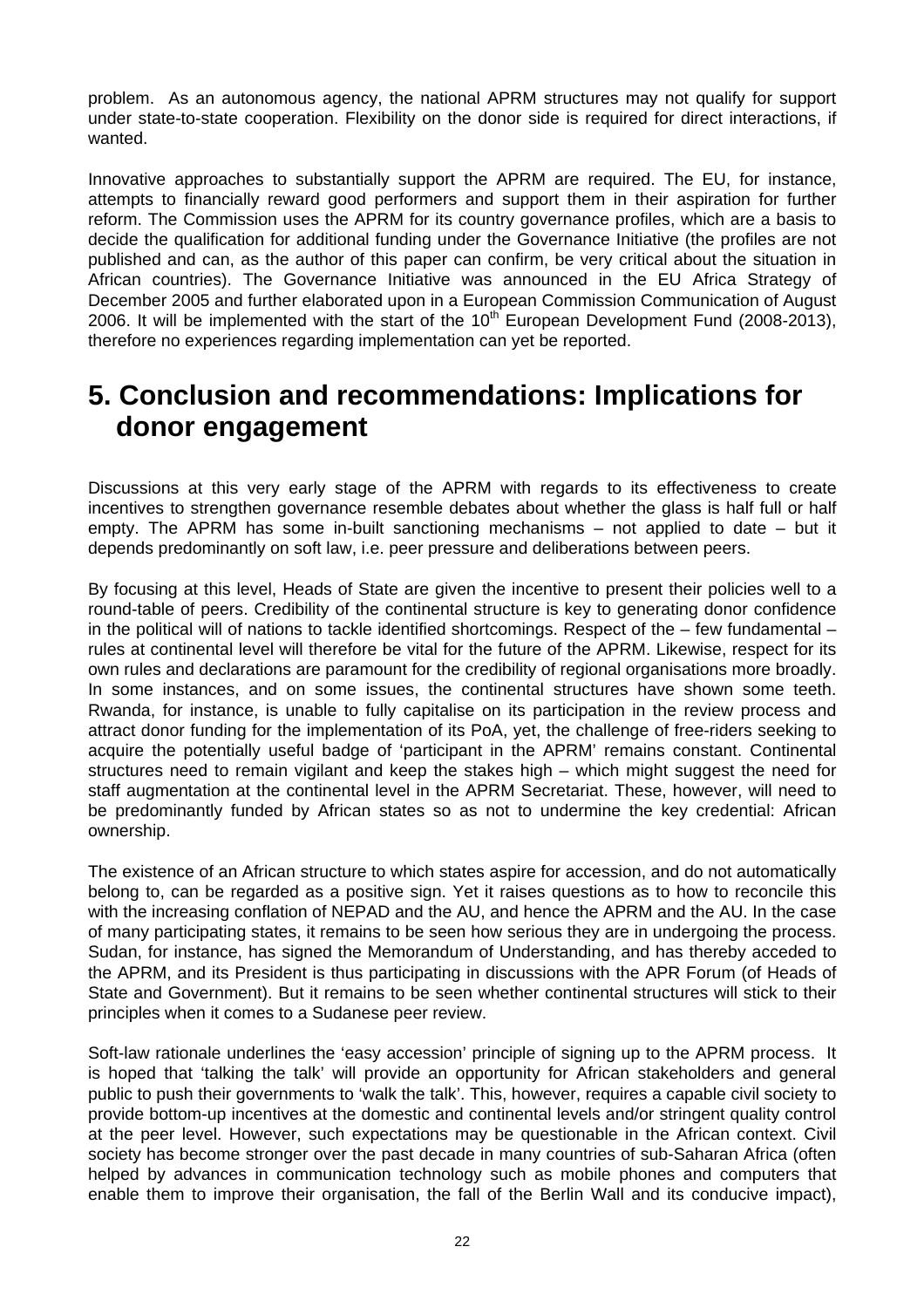however, the performance of civil society is falls short of expectations in many countries due to scarcity of funding and political constraints.

In addition to much enhanced technical capacity, this will also require political will at the level of Heads of State. Currently, the accession to the APRM appears to be a remote promise for a number of African states. It is odd that the APRM is arguably at the heart of NEPAD, but remains a voluntary mechanism. The APRM seeks to position itself as an 'elitist club' of African countries aspiring to provide best-practice examples of good governance. But there is the risk that its standards will be watered down for the sake of fostering AU consensus and it will thereby lose some of its initial appeal as a club worth belonging to. This also presents the risk of giving away the all-important incentive for reform.

International acknowledgement of Ghana as a ground-breaking example can create incentives for others to participate. As the first peer review of an African country, it was generally respectful of continental standards and rules, and came up with critical findings on one of the good performers in Africa which were also openly discussed. However, that incentive is bound to lose its power with other countries that successively embark on their own APR assessment.

Implementing recommendations is much more difficult and unlikely to be a political priority. Even in Ghana the implementation of the PoA has not been convincing to date. Ghanaian officials have cited the high estimated cost attached to implementation of the PoA (US\$5 billion) as an explanation for the weak implementation of the PoA. But the basis of the APRM-GC and the Government of Ghana's cost estimates are highly questionable in itself, which suggests a shortfall in technical capacity. Indeed, Ghana's failure to implement some of the recommendations should be taken as an indicator of weak political will on the part of the Government; indeed, the implementation of the PoA hardly features in the annual budget. Moreover, some of the recommendations – like the security of tenure for the heads of key anti-corruption authorities such as the Serious Fraud Office and the Auditor General – would not require funding, but political will.

The APRM could be regarded as an attempt to bridge the gap between civil society and the state. In Africa, this relationship, more often than not, has been characterised by (mutual) mistrust and disengagement. People have not always been treated as citizens of their states and bearers of rights that the state has to respect and protect. Consequently, they have also not behaved like citizens of a state with duties, and the state was regarded as something remote, if not alien. In this context, the APRM can help in the exercise of honest stocktaking in a country that goes beyond lambasting government or reproaching citizens, to striking a balance. However, it cannot replace the legitimacy of the popular vote or parliamentary democracy – no matter how transparently, honestly, consensually and efficiently it was conducted. Consequently, parliamentarians need to be included throughout the entire process.

The large number of national development strategies which exist at parallel levels, and to some extent cross-reference each other – from PoA through the GPRS and the national development plan to the different donor matrices – make it difficult for actors to find their way through the multiple strategy papers. This is even more so as most national structures in Ghana, for example, also suffer from shortfalls in capacity. Handling and scrutinising several strategies at the same time creates problems for institutions with limited means. This, at the same time, is arguably the strength of the APRM's aims: to be the one authoritative document of reference for all development partners and to be the first document to be consulted when entering a discussion about the state of governance in any one given country.

The APRM's programme of action can be a point of political discussion and direction, thereby creating some incentives for carrying through political reform. It could benefit from better prioritisation (beyond the rough division into short, medium, and long-term measures), but it should not be regarded as a technocratic blueprint. First, the APRM's political leverage is limited, as its programme of action is one development plan amongst others. The relationship to other strategies needs to be further explored and developed, and this could be a worthwhile endeavour for support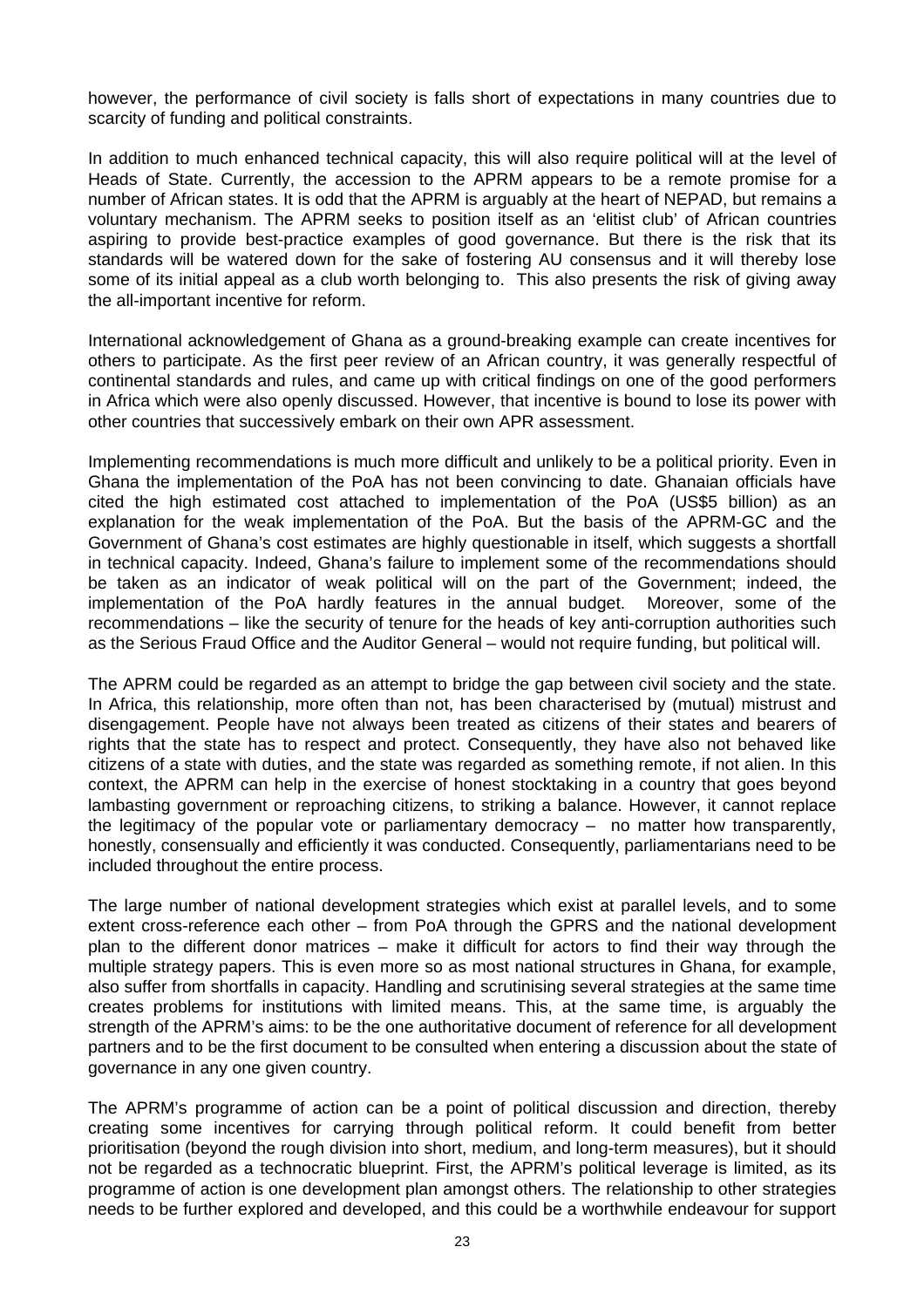by partner countries. In the context of high donor-dependency, as in many African countries, development partners have a particular interest in and responsibility for governance in African states. Yet, development partners should be careful to avoid advocating a simplistic and technocratic approach.

Supporting the creation of incentives is a political task and does not simply entail the disbursement of funds. Reference to the PoA would strengthen the soft-law process in the country. The use of the APRM as a donor reference paper – be it in specific initiatives, planning documents, or in bilateral negotiations on development assistance – can be expected to strengthen the APRM, while, at the same time, increasing the legitimacy of donor engagement. Reference to the APRM, after all, is reference to a country's own analysis and therefore respects ownership in accordance with the Paris Declaration on Aid Effectiveness (2005). Cross-referencing development-partner documents and joint papers to activities in the PoA (and using these as indicators for their performance assessments) could increase the credibility and subsequent weight of the exercise. This is already being partially done, and should be maintained and strengthened. A strategy to support the APRM via reference to it by development partners can, of course, also be applied in cases where special technical engagement beyond budget support is necessary. Direct funding of the APR structures could be an option – possibly via pooled funding – yet it could potentially undermine the process as with any other case of too much external funding. The APRM could appear as a project of the development partners.

Capacity constraints appear to be a crucial bottleneck in Ghana, and equally or even more important in other African countries. Leadership is a key factor in any reform process, yet in a context of weak structures, leadership is not enough. It is through credible processes that actors can develop certain capacities, especially if the process is regarded as potentially meaningful enough to merit their time and engagement. Incentives to respect certain procedures and to initiate processes that hold legitimacy among the Heads of State and Government and fend off the suspicion of undue 'Western' interference are thus more than welcome. In this regard, the APRM – though not the panacea to Africa's development – can contribute to improvements in governance in Africa.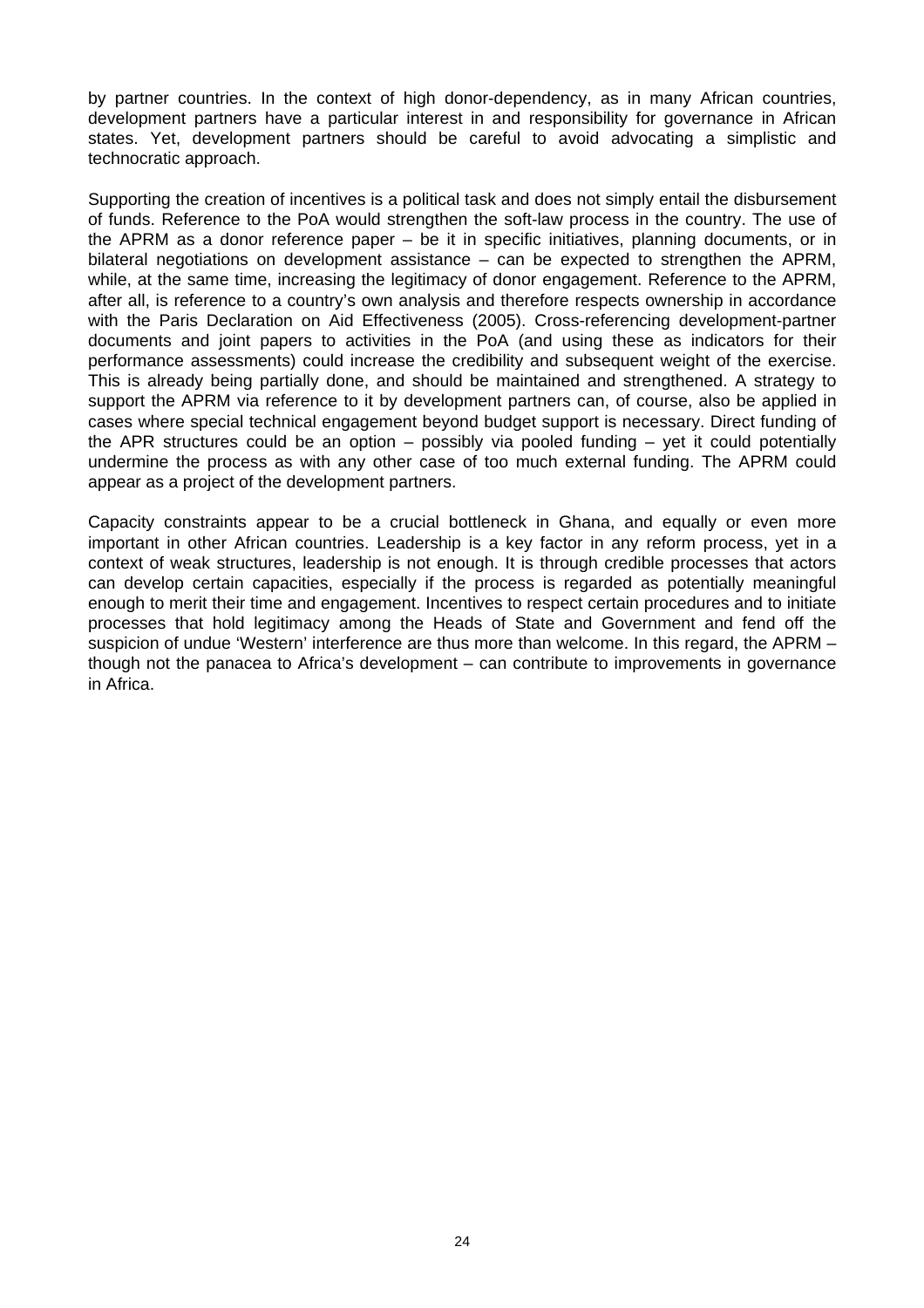## <span id="page-30-0"></span>**References**

- Adam, M. (2000) 'Die Entstehung des Governance-Konzepts bei Weltbank und UN -Die EZ wird politischer', *E+Z*, Nr. 10, Oktober, 272-274.
- APR Secretariat (2005) *Country Review Report and Programme of Action of the Republic of Ghana*, Midrand [hardcopy].
- Asante, S.K.B. (2006) *Implementing the New Partnership for Africa's Development (NEPAD) Challenges and the Path to Progress*. Accra: Ghana Academy of Arts and Sciences.
- AU (African Union)/NEPAD (New Partnership for Africa's Development) (2005) 'Country Self-Assessment for the African Peer Review Mechanism, Master Questionnaire', <http://www.nepad.org/aprm> (accessed 9 May 2007).
- AU/NEPAD (2003a) 'Declaration on Democracy, Political, Economic and Corporate Governance', AHG/235(XXXVIII) Annex I, <http://www.nepad.org/2005/files/documents/2.pdf>(accessed 11 January 2007).
- AU/NEPAD (2003b) 'Objectives, Standards, Criteria and Indicators for the APRM', <http://www.nepad.org/2005/files/documents/110.pdf>(accessed 11 January 2007).
- AU/NEPAD (2003c) 'Guidelines for Countries to Prepare for and to Participate in the African Peer Review Mechanism (APRM)', <http://www.nepad/APRM/Panel3/guidelines/11-2003/Doc8> (accessed 11 January 2007).
- AU/NEPAD (2003d) 'African Peer Review Mechanism: Organisation and Processes', <http://www.nepad/HGSIC-3-2003/APRM/guideline/O&P>(accessed 11 January 2007).
- AU/NEPAD (2003e) 'The New Partnership for Africa's development (NEPAD): The African Peer Review Mechanism (APRM)', <http://www.nepad.org/2005/files/documents/49.pdf>(accessed 29 January 2007).
- Cilliers, J. (2002) 'NEPAD´s Peer Review Mechanism'. ISS Paper 64. Pretoria: Institute for Security Studies.
- G8 (2002) 'G8-Afrika-Aktionsplan; Weltwirtschaftsgipfel Kananaskis', 27 Juni, [http://www.bmz.de/de/zentrales\\_downloadarchiv/eu\\_und\\_g8/G8\\_Afrika-Aktionsplan\\_2002.pdf](http://www.bmz.de/de/zentrales_downloadarchiv/eu_und_g8/G8_Afrika-Aktionsplan_2002.pdf) (accessed 11 January 2007).
- GC (Governing Council) (2007) 'Implementation of the national Programme of Action'. Annual Progress Report 2006. Accra: Governing Council.
- Global Integrity (2006) 'Ghana: Integrity Scorecard Report > Sub-Category: Procurement'. Washington, DC: Global Integrity (<http://64.78.60.38/reports/2006/Ghana/scorecard.cfm?subcategoryID=59&countryID=12>, accessed 21 January 2007).
- GII (Ghana Integrity Initiative) (2005) 'Engineers Rally Against Corruption'. GII Alert Newsletter, Issue 8, December. Accra: GII ([http://www.tighana.org/newsletters/GII\\_ALERT\\_8.pdf,](http://www.tighana.org/newsletters/GII_ALERT_8.pdf) accessed 25 January 2007).
- Giddens, A. (1984) *The Constitution of Society*. Berkeley, CA: University of California Press.
- Grimm, Sven and Nawrath, Kristin (2007) 'Der African-Peer-Review-Mechanismus Eine Abkehr vom Krähenprinzip?'. GIGA Focus Afrika 3/2007, Hamburg.
- Grimm, Sven; Nawrath, Kristin; Roth, Robert and Triebel, Simon (forthcoming) 'The APRM as a Tool to Improve Governance? – Ghana's Experiences'. Study. Bonn: German Development Instiute (DIE).
- Grimm, Sven and Mashele, Prince (2006) 'The African Peer Review Mechanism How Far so Far?'. Briefing Paper 2/2006. Bonn: German Development Institute (DIE).
- Herbert, R. (2006) 'APRM Lessons Learnt: A Guide for Government and Civil Society'. Unpublished draft paper in *South African Institute of International Affairs* (SAIIA)(eds), 'The African Peer Review Mechanism: A practitioners workshop', 12-13 September 2006.
- Jordaan, Eduard (2006) 'Inadequately Self-critical: Rwanda's Self-assessment for the African Peer Review Mechanism', *African Affairs* 105 (420): 333-352.
- LDGL (Ligue des Droits de la Personne dans la Région des Grands Lacs) (2007) 'Critical Review of the African Peer Review Mechanism Process in Rwanda'. Kigali: LDGL.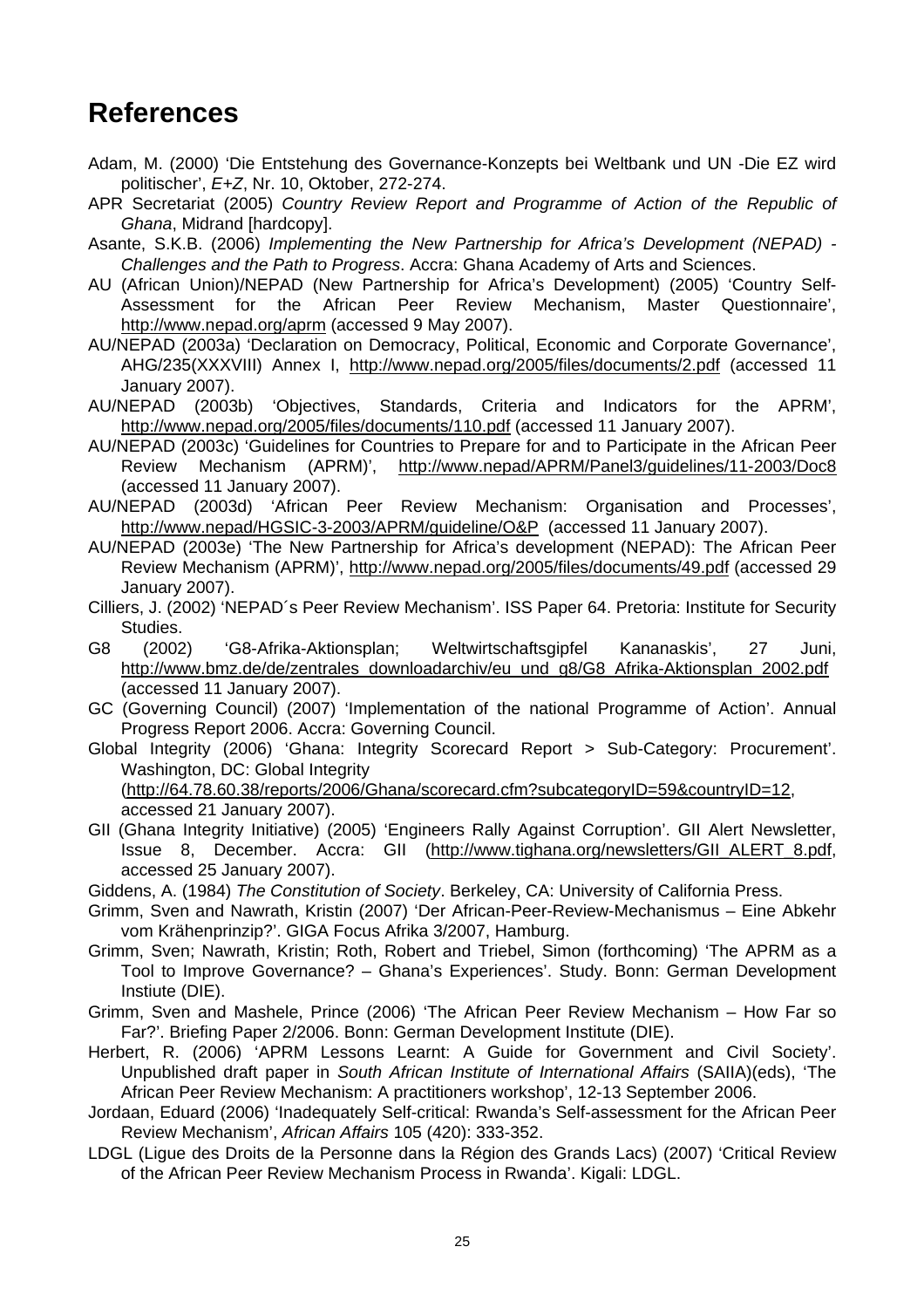- Loewe, M. (2005) 'Die Millenium Development Goals: Hintergründe, Bedeutung und Bewertung aus Sicht der deutschen Entwicklungszusammenarbeit'. Discussion Paper 12/2005. Bonn: Deutsches Institut für Entwicklungspolitik.
- Mkandawire, T. (2004) 'Good Governance: Werdegang einer Idee', InWEnt (eds.), *E+Z Zeitschrift für Entwicklung und Zusammenarbeit* [\(http:www.inwent.org/E+Z/content/archiv-ger/10-](http://www.inwent.org/E+Z/content/archiv-ger/10-2004/trib_art1html) [2004/trib\\_art1html,](http://www.inwent.org/E+Z/content/archiv-ger/10-2004/trib_art1html) accessed 30. December 2006).
- Maniokas, Klaudijus (2004) 'The Method of the European Union's Enlargement to the East: A Critical Appraisal' in Antoaneta L. Dimitrova (ed.), *Driven to Change – The European Union's Enlargement viewed from the East*. Manchester: Manchester University Press.
- North, D.C. (1993) 'The New Institutional Economics and Development'. St Louis: Washington University Press (<http://www.nju.edu.cn/cps/site/NJU/njuc/dep/shangyuan/2.doc>, accessed 29 January 2007).
- OECD (Organisation for Economic Co-operation and Development) (2003) 'Peer Review: A Tool for Co-operation and Change'. Policy Brief, December ([http://www.oecd.org/dataoecd/5/59/22350184.pdf,](http://www.oecd.org/dataoecd/5/59/22350184.pdf) accessed 8 May 2007).
- Opoku, E.A. (2006) 'Effective Stakeholder Participation in the APRM Process for the Promotion of Democratic Governance: A Case Study of Ghana'. Oslo: Oslo Governance Centre, December.
- Pagani, F. (2002a) 'Peer Review as a Tool for Co-operation and Change: An Analysis of an OECD Working Method', *African Security Review* 11 (4).
- Pagani, F. (2002b) 'Peer Review: A Tool for Co-operation and Change An Analysis of an OECD Working Method', SG/LEG(2002)1 [\(http://www.oecd.org/dataoecd/33/16/1955285.pdf,](http://www.oecd.org/dataoecd/33/16/1955285.pdf) accessed 10 May 2007).
- Risse, T. and Sikkink, K. (1999) 'The Socialization of International Human Rights Norms into Domestic Practises: Introduction' in Risse, T., Ropp, S.C. and Sikkink, K. (eds), *The Power of Human Rights: International Norms and Domestic Change.* Cambridge: Cambridge University Press.
- Saffu, Yaw (2004) 'Integrity Assessment' in Center for Public Integrity (eds) *Global Integrity Ghana.* Washington, DC.
- SAIIA (South African Institute of International Affairs) (2006) 'The APRM Self-Assessment Questionnaire – Comments & Alternatives' in SAIIA (eds), 'The African Peer Review Mechanism: A practitioner's workshop', 12-13 September 2006.
- SAIIA (2005) 'Ghana: The Big Issues: A Desk Study of Significant Governance Questions Raised by the APRM'. Unpublished paper, March.
- Team Consultancy (2005) African Governance Forum Stakeholders' Consultative Workshop. Report on National Stakeholder Consultations 'Implementing the APRM in Ghana: Challenges and Prospects', September, Accra.
- UNDP (United Nations Development Programme) (2006) 'Implementing the African Peer Review Mechanism; Challenges and Opportunities', Report of the Sixth Africa Governance Forum (AGF-VI), 9-11 May, Kigali.
- UNDP (2003) *Human Development Report 2003 Millennium Development Goals: A Compact Among Nations to End Poverty* [\(http://hdr.undp.org/reports/global/2003/](http://hdr.undp.org/reports/global/2003/), accessed 12 January 2007).
- UNECA (United Nations Economic Commission for Africa) (2005) 'Implementation of the African Review Mechanism in Ghana'. Draft, October.
- UNECA (2004) 'Governance Profile of Ghana', ECA/DPMD/TP/04/01. Addis Ababa: UNECA (<http://www.uneca.org/dpmd/publications/countryprofiles/Ghana-Final.pdf>, accessed 15 January 2007).
- UNECA*/OECD-DAC (Organisation for Economic Cooperation and Development Development Assistance Committee)* (2005) 'Aid Effectiveness in Africa' ([http://spa.synisys.com/resources/2005/MRR\\_document.pdf,](http://spa.synisys.com/resources/2005/MRR_document.pdf) accessed 25 January 2007).
- World Bank (1989) 'Sub-Sahara Africa. From Crisis to Sustainable Growth. A Long-term Perspective Study'. Washington, DC: world Bank.
- Zimen, D. (2006) 'DAS-Brief: Afrikas Reformprozess Making it work: Der "African Peer Review Mechanism"' [\(http://www.deutsche-afrika-stiftung.de/pdf/das-brief-02-2006.pdf,](http://www.deutsche-afrika-stiftung.de/pdf/das-brief-02-2006.pdf) accessed 29 January 2007).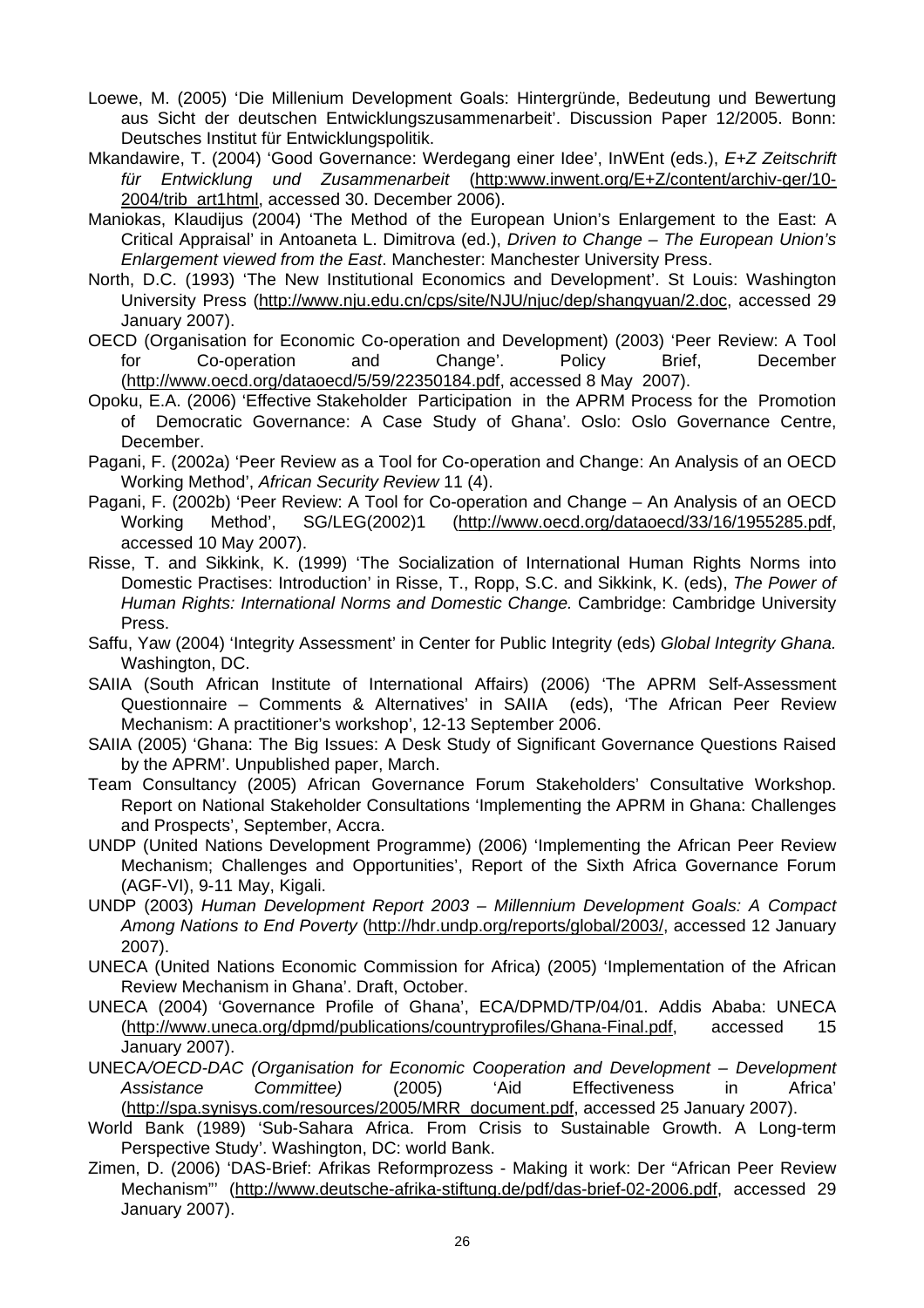## <span id="page-32-0"></span>**Annexes**

### *Annex 1: List of AU documents*

In March 2003, when endorsing the NEPAD Declaration on Democracy, Political, Economic and Corporate Governance, the Heads of State and Government Implementation Committee (HSGIC) of NEPAD also adopted four more documents that outline the main provisions of the APRM as a self-monitoring instrument, defining both principles and outlining the procedures to be followed (AU/NEPAD 2003b/d/e/g). These guidelines for countries to prepare and participate in the APRM were refined in November 2005, subsequently also supported by a standard questionnaire for the assessment (AU/NEPAD 2003c; 2005).

- APR Forum (2006) 'The Peer Review of the Republic of Ghana at the 4th summit of "The Committee of Participating Heads of State and Government in the APRM [APR Forum]"'.
- APR Secretariat (2005a) 'Country Review Report and Programme of Action of the Republic of Ghana, Midrand' [hardcopy].
- APR Secretariat (2005b) 'Country Review Report and Programme of Action of the Republic of Ghana, Midrand' ([http://www.nepad.org/2005/files/aprm/APRMGhanareport.pdf,](http://www.nepad.org/2005/files/aprm/APRMGhanareport.pdf) accessed 20 May 2007).
- APR Secretariat (2005c) **'**Concern over Press Reports on Peer Review Summit', 6 July, Midrand (<http://www.afrimap.org/newsarticle.php?id=64>).
- APR Secretariat (2006) 'Communiqué of the 15<sup>th</sup> meeting of the African Peer Review Mechanism Panel of Eminent Persons', 19-20 January, Khartoum.
- AU (African Union)/NEPAD (New Partnership for Africa's Development) (2006) 'Africa Peer Review Mechanism Public Document: The Peer Review of the Republic of Ghana at the 4th summit of the Committee of Participating Heads of State and Government in the APRM [APR Forum]', 22 January, Khartoum.
- AU/NEPAD (2005) 'Country Self-Assessment for the African Peer Review Mechanism, Master Questionnaire' ([http://www.nepad.org/aprm,](http://www.nepad.org/aprm) accessed 9 May 2007).
- AU/NEPAD (2004) 'NEPAD Dialogue No. 51', 21 June, Johannesburg.
- AU/NEPAD (2003a) 'Declaration on Democracy, Political, Economic and Corporate Governance', AHG/235(XXXVIII) Annex I (<http://www.nepad.org/2005/files/documents/2.pdf>, accessed 11 January 2007).
- AU/NEPAD (2003b) 'Objectives, Standards, Criteria and Indicators for the APRM' (http://www.nepad.org/2005/files/documents/110.pdf, accessed 11 January 2007).
- AU/NEPAD (2003c) 'Guidelines for Countries to Prepare for and to Participate in the African Peer Review Mechanism (APRM)' (http://www.nepad/APRM/Panel3/guidelines/11-2003/Doc8, accessed 11 January 2007).
- AU/NEPAD (2003d) 'African Peer Review Mechanism: Organisation and Processes' (<http://www.nepad/HGSIC-3-2003/APRM/guideline/O&P>, accessed 11 January 2007).
- AU/NEPAD (2003e) 'The New Partnership for Africa's development (NEPAD): The African Peer Review Mechanism (APRM)' (http://www.nepad.org/2005/files/documents/49.pdf, accessed 29 January 2007).
- AU/NEPAD (2003f) 'Memorandum of Understanding on the African Peer Review Mechanism' ([http://www.nepad.org/aprm,](http://www.nepad.org/aprm) accessed 10 May 2007).
- AU/NEPAD (2003g) 'Outline of the Memorandum of Understanding on Technical Assessments and the Country Review Visit' ([http://www.nepad.org/aprm,](http://www.nepad.org/aprm) accessed 10 May 2007).